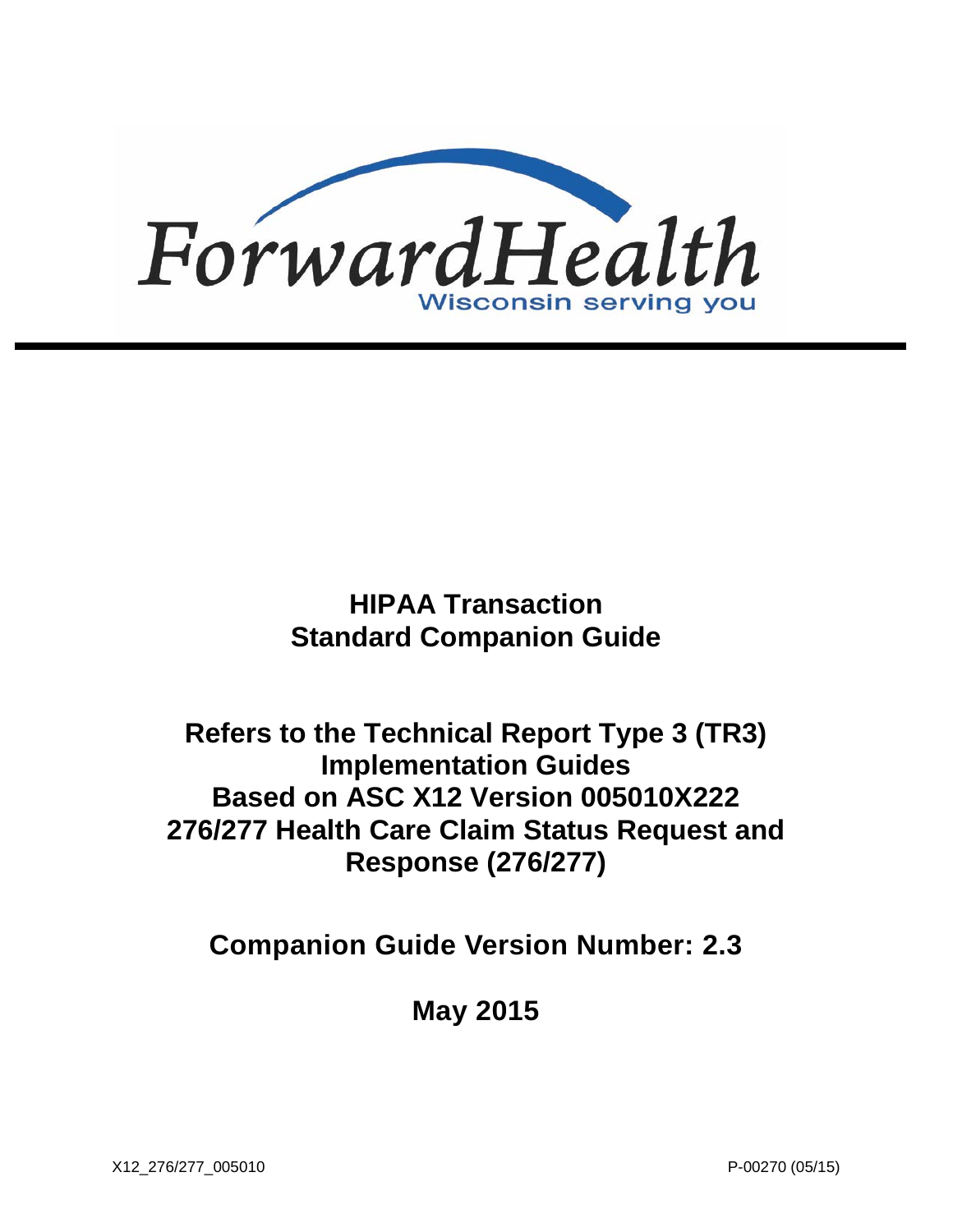# **Disclosure Statement**

This template is Copyright © 2010 by the Workgroup for Electronic Data Interchange (WEDI) and the Data Interchange Standards Association (DISA), on behalf of the Accredited Standards Committee (ASC) X12. All rights reserved. It may be freely redistributed in its entirety provided that this copyright notice is not removed. It may not be sold for profit or used in commercial documents without the written permission of the copyright holder. This guide is provided "as is" without any express or implied warranty. Note that the copyright on the underlying ASC X12 Standards is held by DISA on behalf of ASC X12.

This document can be reproduced and/or distributed, however, its ownership by ForwardHealth must be acknowledged and the contents must not be modified.

Companion guides may contain two types of data, instructions for electronic communications with the publishing entity (communications/connectivity instructions), and supplemental information for creating transactions for the publishing entity while ensuring compliance with the associated ASC X12 implementation guide (transaction instructions). Either the communications/connectivity component or the transaction instruction component must be included in every companion guide. The components may be published as separate documents or as a single document.

The communications/connectivity component is included in the companion guide when the publishing entity wants to convey the information needed to commence and maintain communication exchange.

The transaction instruction component is included in the companion guide when the publishing entity wants to clarify the implementation guide instructions for submission of specific electronic transactions. The transaction instruction component content is limited by ASC X12's copyrights and Fair Use statement.

## **2014 © Wisconsin Department of Health Services**

All rights reserved. This document may be copied.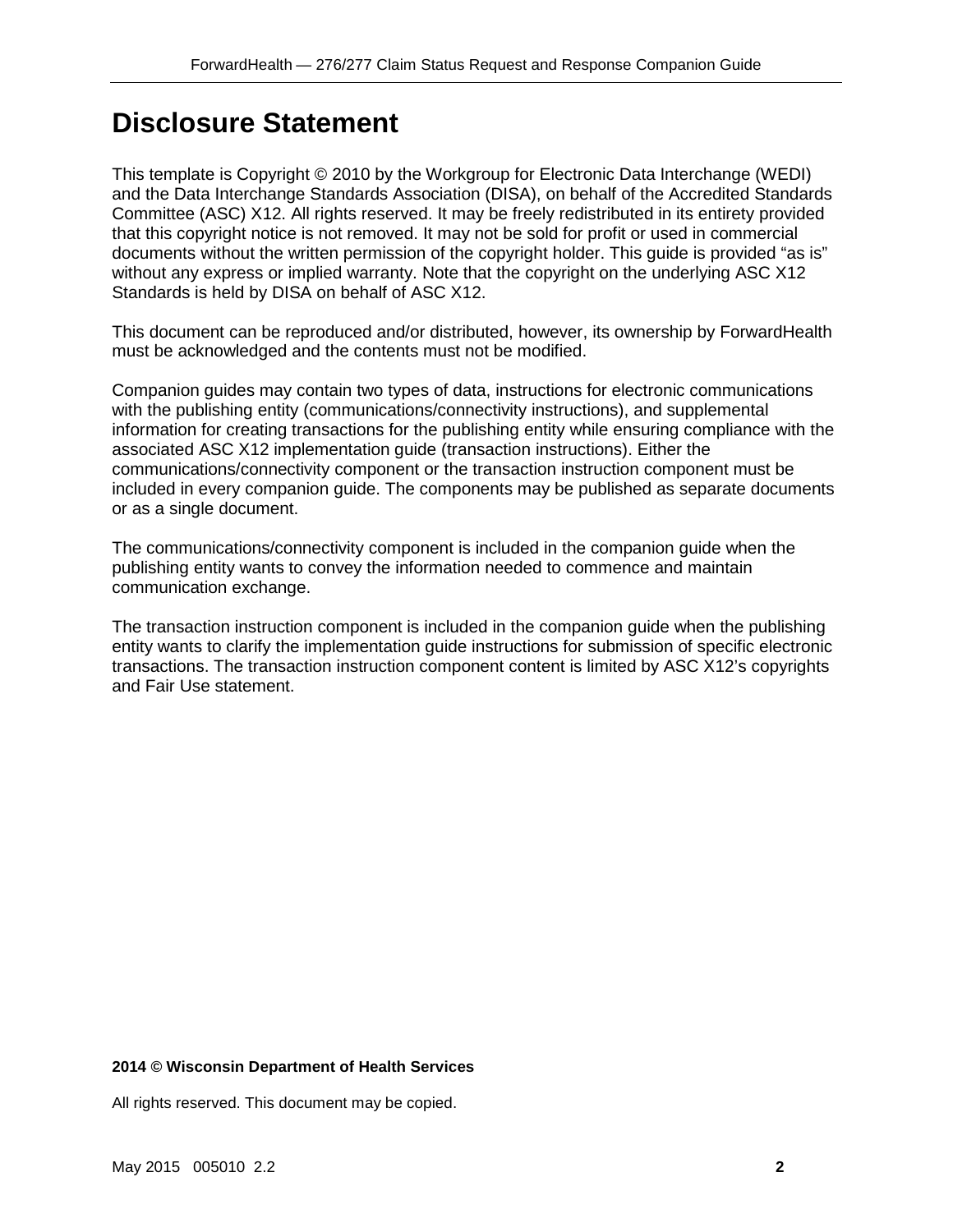# **Preface**

This companion guide to the v5010 ASC X12N Technical Report Type 3 (TR3) adopted under Health Insurance Portability and Accountability Act of 1996 (HIPAA) clarifies and specifies the data content when exchanging transactions electronically with ForwardHealth. Transmissions based on this companion guide, used in tandem with the TR3, also called 276/277 Health Care Claim Status Request and Response (276/277) ASC X12N (version 005010X222), are compliant with both ASC X12 syntax and those guides. This companion guide is intended to convey information that is within the framework of the ASC X12N TR3 adopted for use under HIPAA. The companion guide is not intended to convey information that in any way exceeds the requirements or usages of data expressed in the TR3.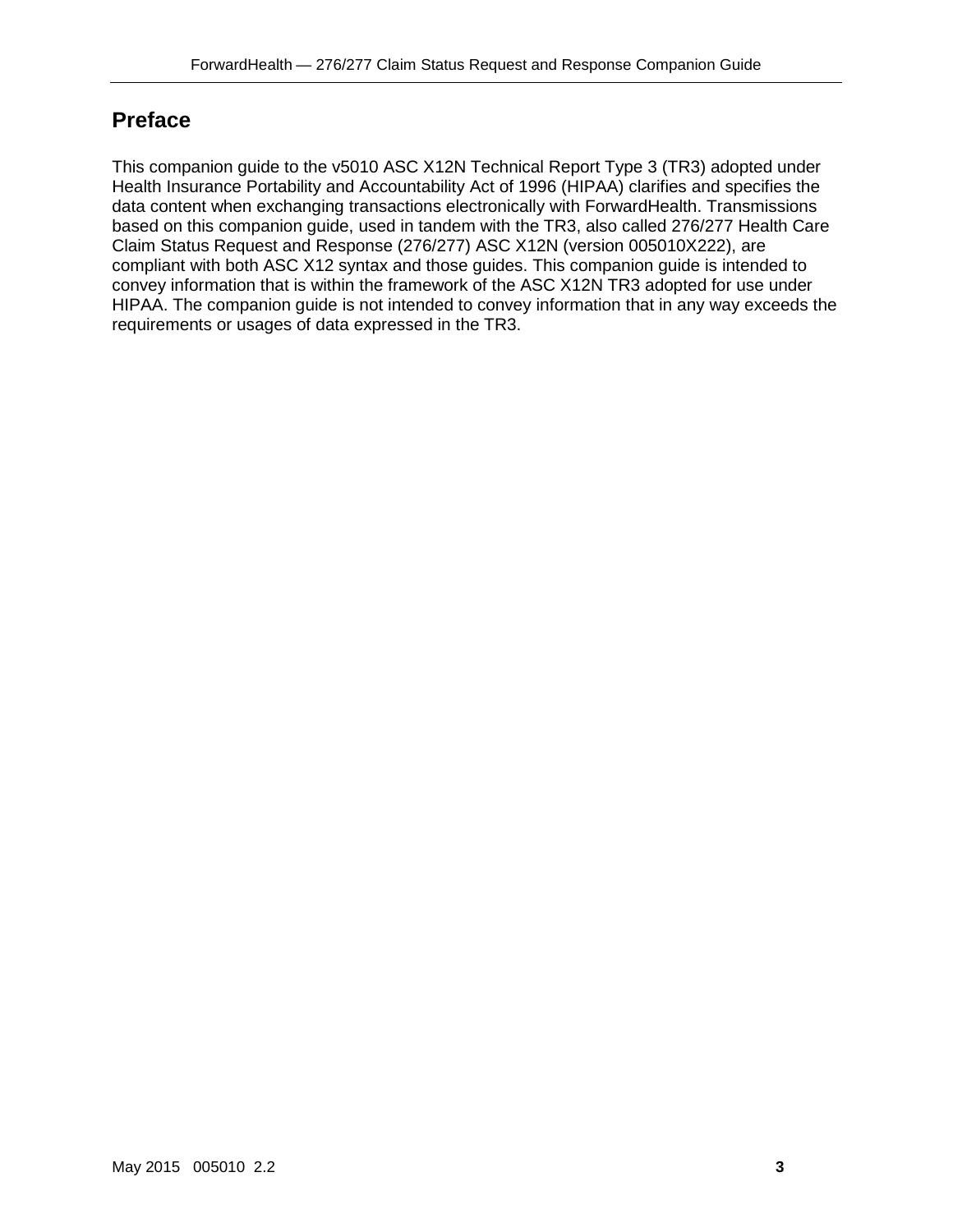(This page was intentionally left blank.)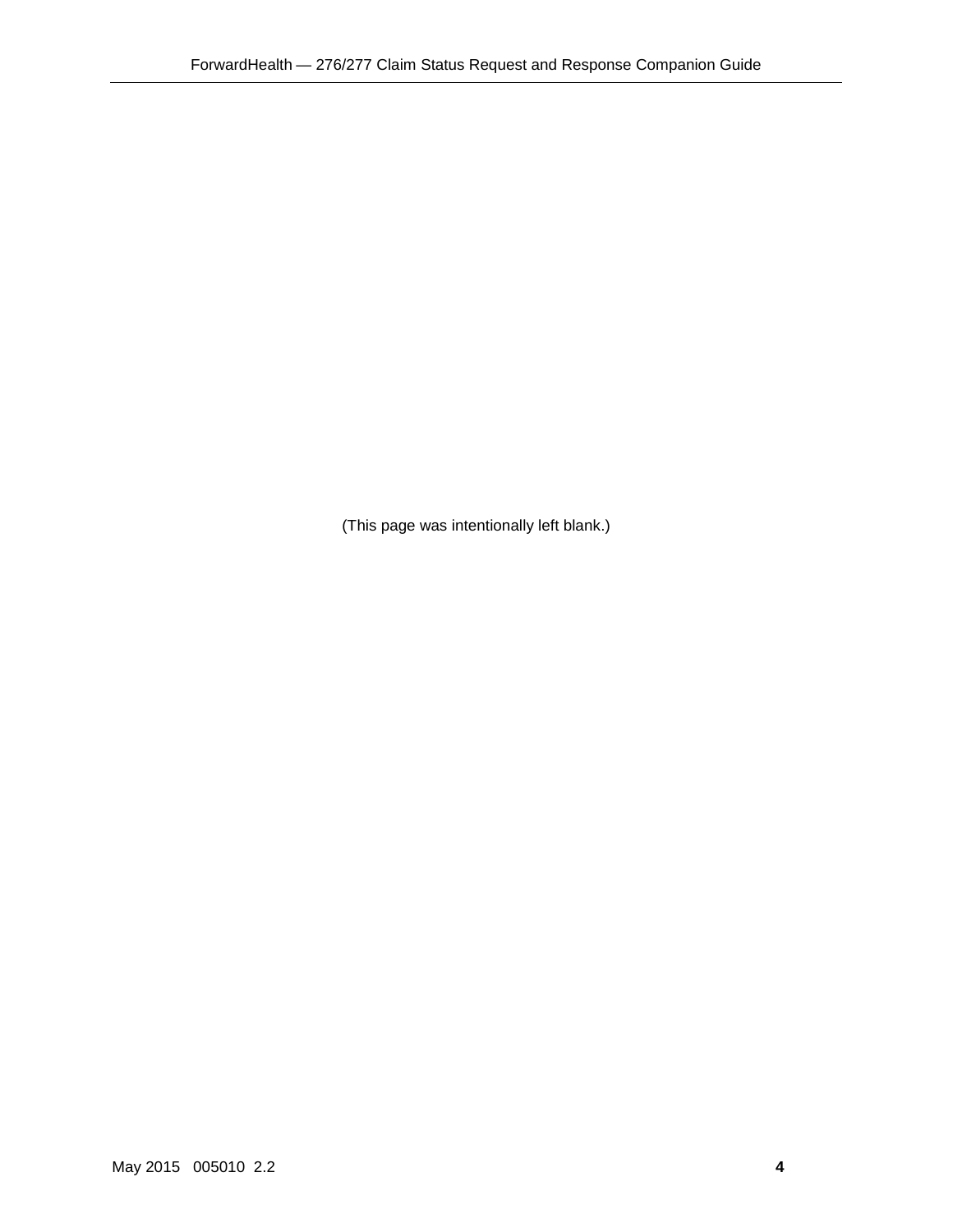# **Table of Contents**

| 1              |     |  |
|----------------|-----|--|
|                | 1.1 |  |
|                | 1.2 |  |
|                | 1.3 |  |
|                | 1.4 |  |
| $\mathbf{2}$   |     |  |
|                | 2.1 |  |
|                | 2.2 |  |
|                | 2.3 |  |
| 3              |     |  |
| 4              |     |  |
|                | 4.1 |  |
|                | 4.2 |  |
|                | 4.3 |  |
|                | 4.4 |  |
|                | 4.5 |  |
| 5              |     |  |
|                | 5.1 |  |
|                | 5.2 |  |
|                | 5.3 |  |
|                | 5.4 |  |
| 6              |     |  |
|                | 6.1 |  |
|                | 6.2 |  |
|                | 6.3 |  |
|                | 6.4 |  |
|                | 6.5 |  |
| $\overline{7}$ |     |  |
|                | 7.1 |  |
|                | 7.2 |  |
|                | 7.3 |  |
|                | 7.4 |  |
|                | 7.5 |  |
|                | 7.6 |  |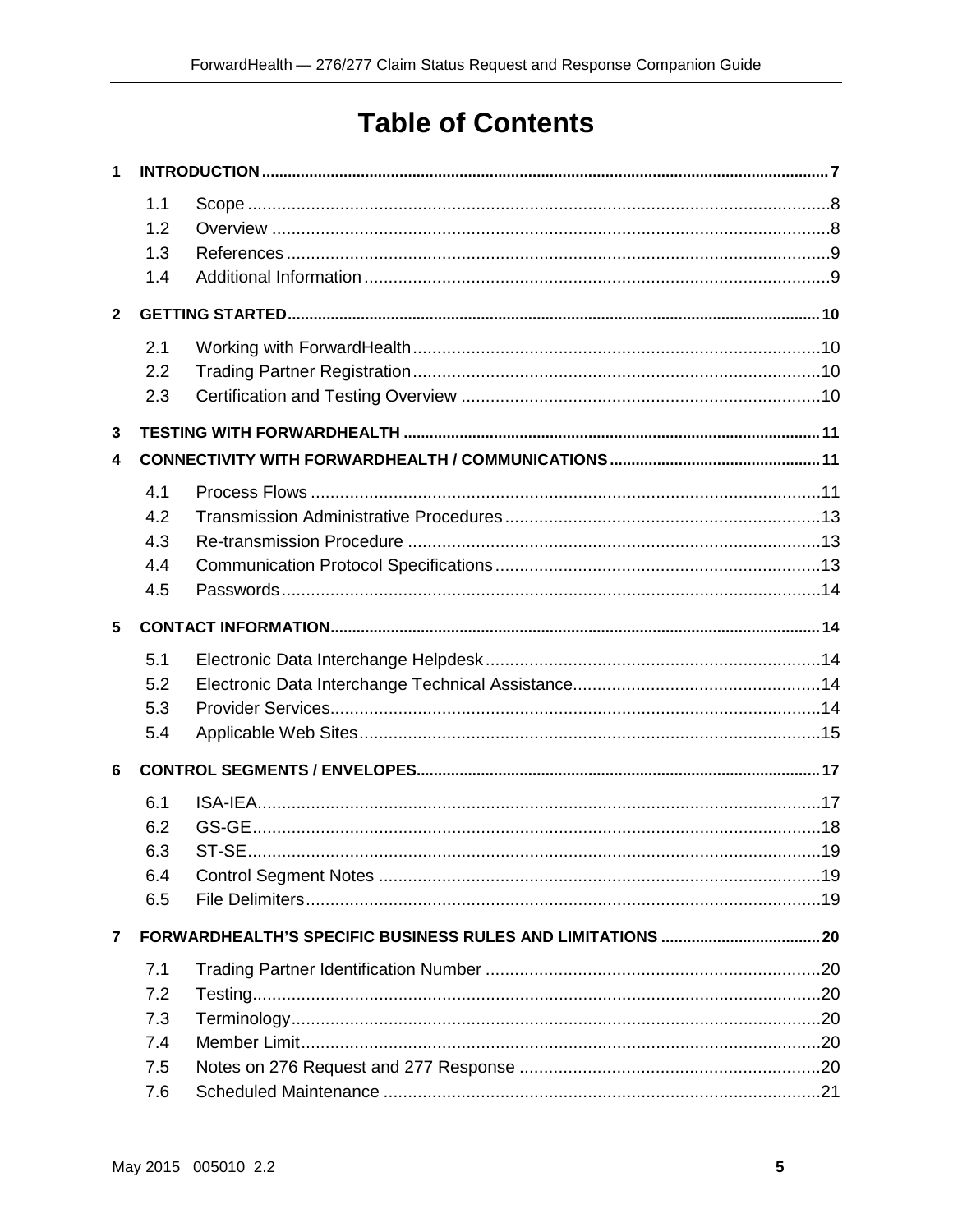| 8 |      |  |
|---|------|--|
|   | 8.1  |  |
|   | 8.2  |  |
|   |      |  |
|   | 9.1  |  |
|   |      |  |
|   | 10.1 |  |
|   |      |  |
|   |      |  |
|   | 11.1 |  |
|   |      |  |
|   |      |  |
|   |      |  |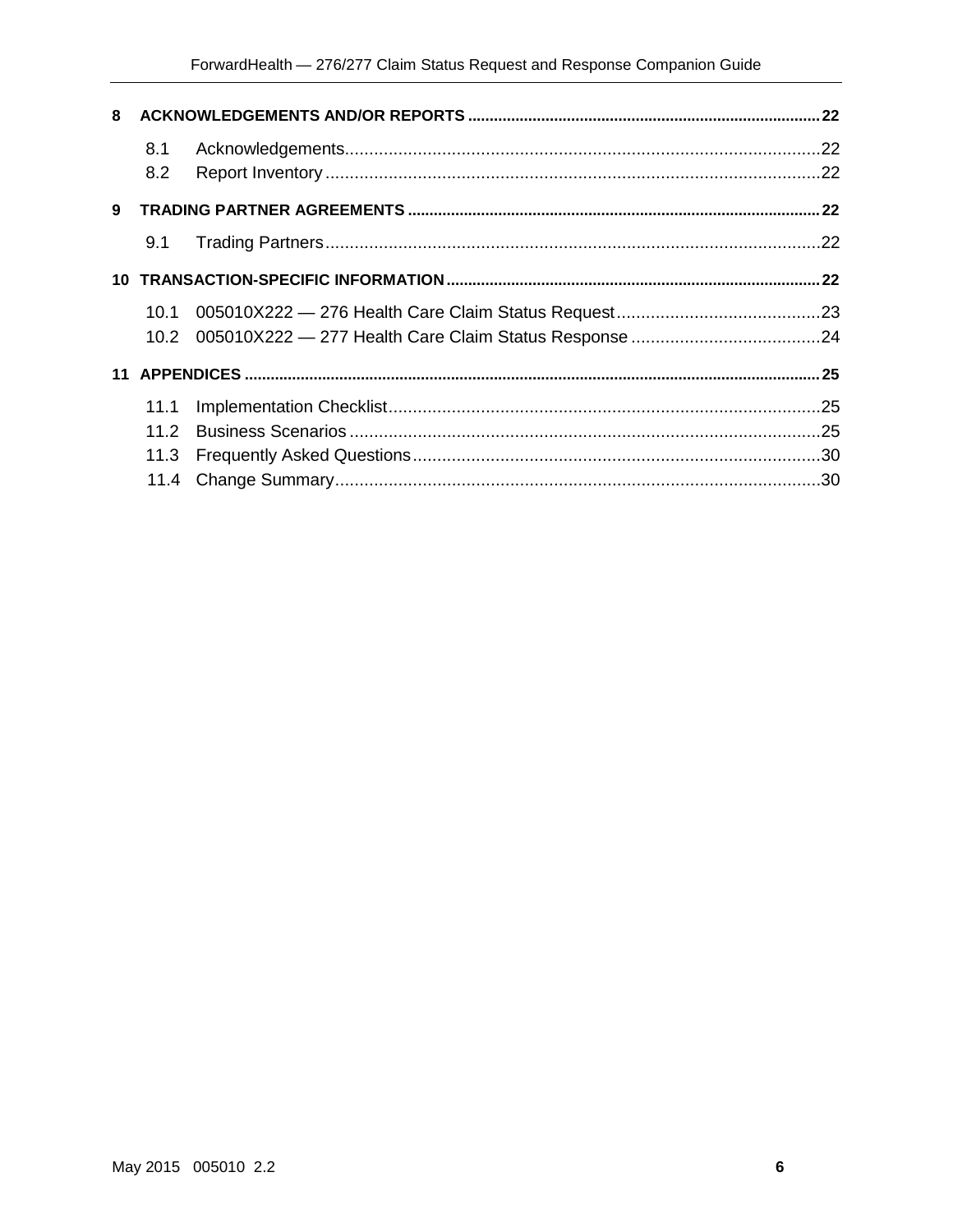# <span id="page-6-0"></span>**1 INTRODUCTION**

This section describes how TR3, also called 276/277 ASC X12N (005010X222), adopted under HIPAA, will be detailed with the use of a table. The table contains a Notes/Comments column for each segment that ForwardHealth has additional information to provide, over and above the information in the TR3. That information can:

- 1. Limit the repeat of loops or segments.
- 2. Limit the length of a simple data element.
- 3. Specify a sub-set of the implementation guide internal code listings.
- 4. Clarify the use of loops, segments, composite, and simple data elements.
- 5. Any other information tied directly to a loop, segment, composite, or simple data element pertinent to trading electronically with ForwardHealth.

In addition to the row for each segment, one or more additional rows are used to describe ForwardHealth's usage for composite and simple data elements and for any other information. Notes and comments should be placed at the deepest level of detail. For example, a note about a code value should be placed on a row specifically for that code value, not in a general note about the segment.

The following table specifies the columns and suggested use of the rows for the detailed description of the transaction set companion guides. The table contains a Notes/Comments column for each segment that ForwardHealth has additional information to provide, over and above the information in the TR3. The following is just an example of the type of information that would be spelled out or elaborated on in Section 9: Transaction Specific Information.

| Page# | Loop ID | <b>Reference</b> | <b>Name</b>                   | <b>Codes</b>   | Length          | <b>Notes/Comments</b>                                                                   |
|-------|---------|------------------|-------------------------------|----------------|-----------------|-----------------------------------------------------------------------------------------|
|       |         |                  |                               |                |                 | This type of row always exists to indicate that                                         |
|       |         |                  |                               |                |                 | a new segment has begun. It is always                                                   |
| 193   | 2100C   | NM <sub>1</sub>  | <b>Subscriber Name</b>        |                |                 | shaded at 10 percent and notes or comments<br>about the segment itself go in this cell. |
|       |         |                  | <b>Subscriber Primary</b>     |                |                 | This type of row exists to limit the length of the                                      |
| 195   | 2100C   | NM109            | <b>Identifier</b>             |                | 15 <sub>1</sub> | specified data element.                                                                 |
|       |         |                  | <b>Subscriber</b>             |                |                 |                                                                                         |
|       |         |                  | Additional                    |                |                 |                                                                                         |
| 196   | 2100C   | <b>REF</b>       | Identification                |                |                 |                                                                                         |
|       |         |                  | Reference                     | 18, 49,        |                 |                                                                                         |
|       |         |                  | Identification                | 6P, HJ,        |                 | These are the only codes transmitted by                                                 |
| 197   | 2100C   | REF01            | Qualifier                     | N <sub>6</sub> |                 | ForwardHealth.                                                                          |
|       |         |                  |                               |                |                 | This type of row exists when a note for a                                               |
|       |         |                  |                               |                |                 | particular code value is required. For                                                  |
|       |         |                  |                               |                |                 | example, this note may say that value N6 is                                             |
|       |         |                  | <b>Plan Network</b>           |                |                 | the default. Not populating the first three                                             |
|       |         |                  | Identification                |                |                 | columns makes it clear that the code value                                              |
|       |         |                  | Number<br>Subscriber          | N <sub>6</sub> |                 | belongs to the row immediately above it.                                                |
|       |         |                  | <b>Eligibility or Benefit</b> |                |                 |                                                                                         |
| 218   | 2110C   | EB               | Information                   |                |                 |                                                                                         |
|       |         |                  |                               |                |                 | This row illustrates how to indicate a                                                  |
|       |         |                  |                               |                |                 | component data element in the Reference                                                 |
|       |         |                  | Product/Service ID            |                |                 | column and also how to specify that only one                                            |
| 231   | 2110C   | EB13-1           | Qualifier                     | AD             |                 | code value is applicable.                                                               |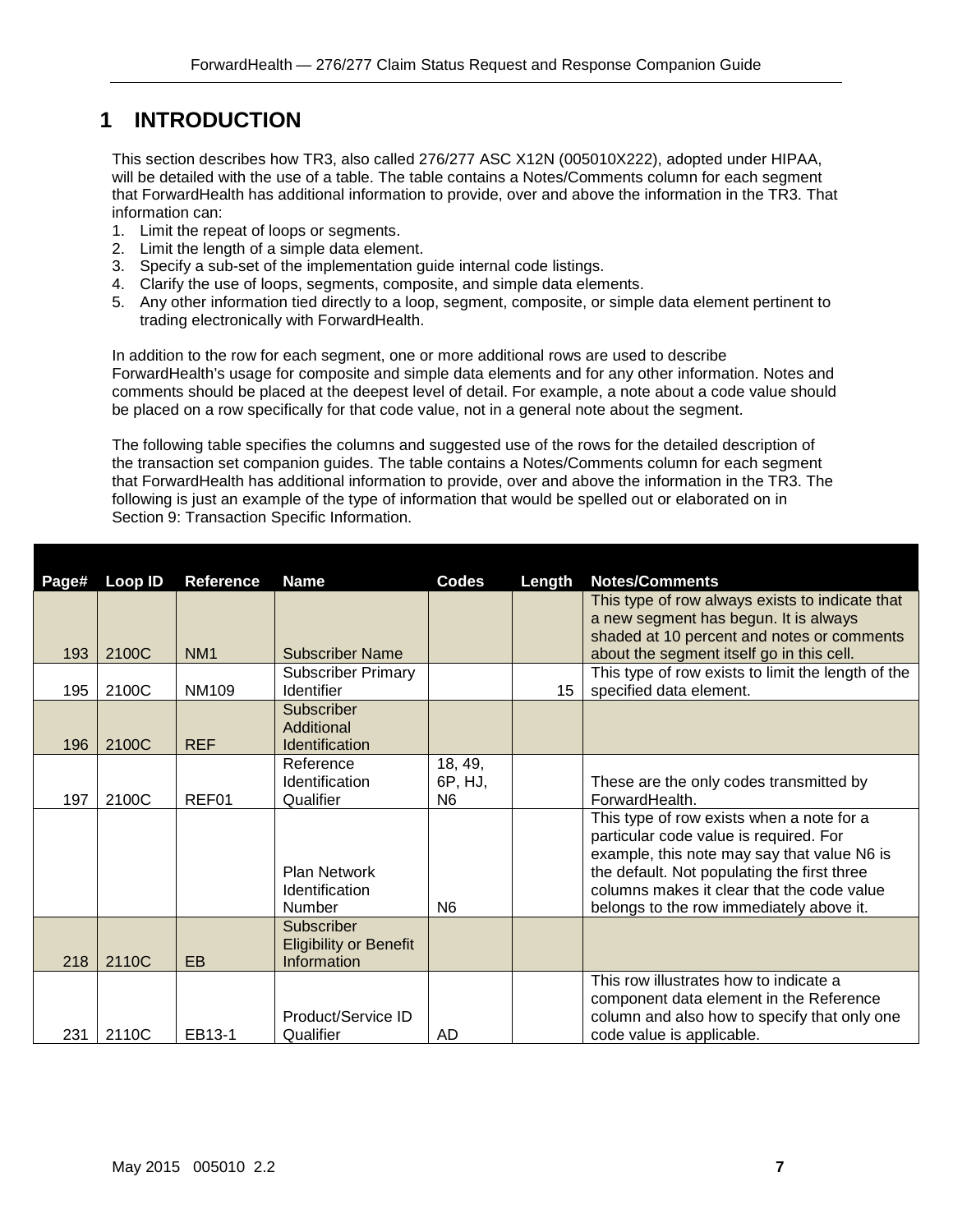# <span id="page-7-0"></span>**1.1 Scope**

This Companion Guide is intended for trading partner use in conjunction with the TR3 HIPAA 5010 276/277 (referred to as Claim Status in the rest of this document) for the purpose of submitting claim status requests electronically. This compainion guide is not intended to replace the TR3. The TR3s define the national data standards, electronic format, and values for each data element within an electronic transaction. The purpose of this companion guide is to provide trading partners with a guide to communicate ForwardHealth-specific information required to successfully exchange transactions electronically with ForwardHealth interChange. The instructions in this companion guide are not intended to be stand-alone requirements documents. This companion guide conforms to all the requirements of any associated ASC X12 implementation guide and is in conformance with ASC X12's Fair Use and Copyright statements.

The information contained in this companion guide applies to ForwardHealth, which includes the following programs: BadgerCare Plus, Wisconsin Medicaid, SeniorCare, Wisconsin Chronic Disease Program (WCDP), the Wisconsin Well Woman Program (WWWP), and Medicaid managed care programs. All of these programs use ForwardHealth interChange for processing.

ForwardHealth interChange will accept and process any HIPAA-compliant transaction; however, a compliant transaction that does not contain ForwardHealth-specific information, though processed, may be denied. For example, a compliant 276 inquiry created with an invalid ForwardHealth member identification number will be processed by ForwardHealth but will not find the claim requested. For questions regarding appropriate billing procedures, as well as for policy and billing information, providers should refer to their policy-specific area of the ForwardHealth Online Handbook.

Refer to the companion guide first if there is a question about how ForwardHealth processes a HIPAA transaction. For further information, contact the ForwardHealth Electronic Data Interchange (EDI) Department at (866) 416-4979. This document is intended as a resource to assist providers, clearinghouses, service bureaus, and all other trading partners with ForwardHealth interChange in successfully conducting EDI of administrative health care transactions. This document provides instructions for enrolling as a ForwardHealth interChange trading partner, obtaining technical assistance, initiating and maintaining connectivity, sending and receiving files, testing, and other related information. This document does not provide detailed data specifications, which are published separately by the industry committees responsible for their creation and maintenance.

# <span id="page-7-1"></span>**1.2 Overview**

ForwardHealth and all other covered entities are required by HIPAA to comply with the EDI standards for health care as established by the Secretary of the federal Department of Health and Human Services (HHS). The Secretary of the HHS is required by HIPAA to adopt standards to support the electronic exchange of administrative and financial health care transactions primarily between health care providers and plans. Per HIPAA direction, the Secretary adopts standards for transactions to enable health information to be exchanged electronically and adopts specifications for implementing each standard.

The purpose of HIPAA is to:

- Create better access to health insurance.
- Limit fraud and abuse.
- Reduce administrative costs.

This guide is designed to help those responsible for testing and setting up electronic claim status transactions. Specifically, it documents and clarifies when situational data elements and segments must be used for reporting and identifies codes and data elements that do not apply to ForwardHealth interChange. This guide supplements (but does not contradict) requirements in the ASC X12N 276/277 (version 005010X222) implementation. This information should be given to the provider's business area to ensure that eligibility responses are interpreted correctly. This guide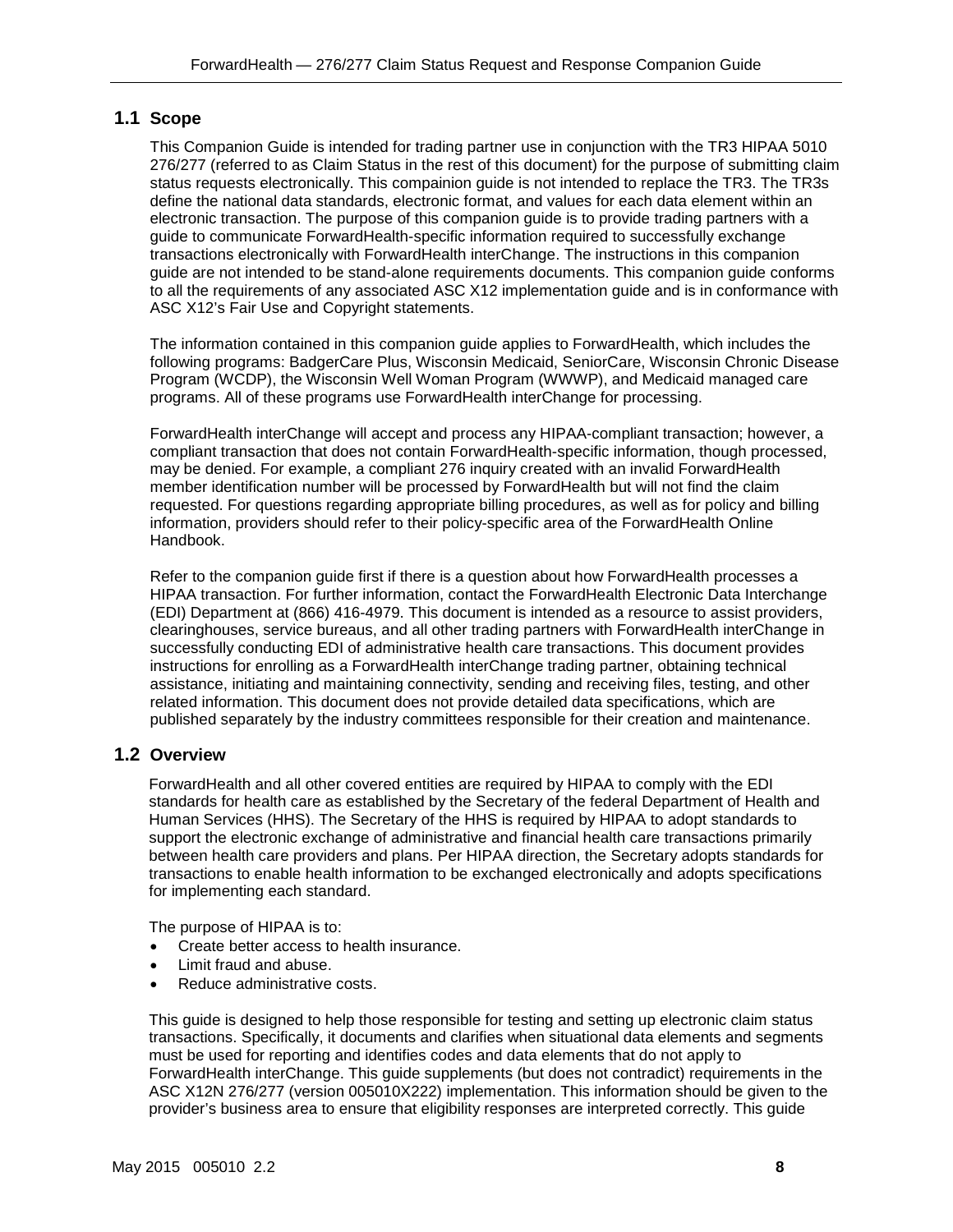provides communications-related information a trading partner needs to enroll as a trading partner, obtain support, format the interchange control header (ISA) and functional group header (GS) envelopes, and exchange test and production transactions with ForwardHealth interChange.

This companion guide must be used in conjunction with the TR3 instructions. The companion guide is intended to assist trading partners in implementing electronic claim status transactions that meet ForwardHealth interChange processing standards, by identifying pertinent structural and data related requirements and recommendations. Updates to this companion guide will occur periodically and new documents will be posted on the Portal at *[www.forwardhealth.wi.gov/](http://www.forwardhealth.wi.gov/)*.

# <span id="page-8-0"></span>**1.3 References**

For more information regarding the ASC X12 standards for EDI 276/277 (version 005010X222) and to purchase copies of the TR3 documents, consult the Washington Publishing Company Web site at *[www.wpc-edi.com/](http://www.wpc-edi.com/)*.

The implementation guide specifies in detail the required formats for transactions exchanged electronically with an insurance company, health care payer, or government agency. The implementation guide contains requirements for the use of specific segments and specific data elements within those segments and applies to all health care providers and their trading partners. It is critical that the trading partner's information technology (IT) staff or software vendor review this document in its entirety and follow the stated requirements to exchange HIPAA-compliant files with ForwardHealth interChange.

## <span id="page-8-1"></span>**1.4 Additional Information**

The American National Standards Institute (ANSI) is the coordinator for information on national and international standards. In 1979, ANSI chartered the Accredited Standards Committee (ASC) X12 to develop uniform standards for electronic interchange of business transactions and eliminate the problem of non-standard electronic data communication. The objective of the ASC X12 committee is to develop standards to facilitate electronic interchange relating to all types of business transactions. The ANSI X12 standard is recognized by the United States as the standard for North America. Electronic Data Interchange adoption has been proved to reduce the administrative burden on providers.

The intended audience for this document is the technical and operational staff responsible for generating, receiving, and reviewing electronic health care transactions.

### **National Provider Identifier**

As a result of HIPAA, the federal HHS adopted a standard identifier for health care providers. The Final Rule published by the HHS adopted the National Provider Identifier (NPI) as the standard identifier.

The NPI replaces all payer-specific identification numbers (e.g., Medicaid provider numbers) on nationally recognized electronic transactions (also known as standard transactions); therefore, all health care providers are required to obtain an NPI to identify themselves on these transactions. The NPI is the only identification number that will be allowed on these transactions.

ForwardHealth has determined that all providers, except for personal care only providers, specialized medical vehicle providers, and blood banks, are health care providers (per the definitions within the NPI Final Rule) and, therefore, are required to obtain and use an NPI. ForwardHealth requires all health care providers to submit their NPI on electronic transactions.

### **Acceptable Characters**

The HIPAA transactions must not contain any carriage returns nor line feeds; the data must be received in one, continuous stream. ForwardHealth accepts the extended character set. Uppercase characters are recommended.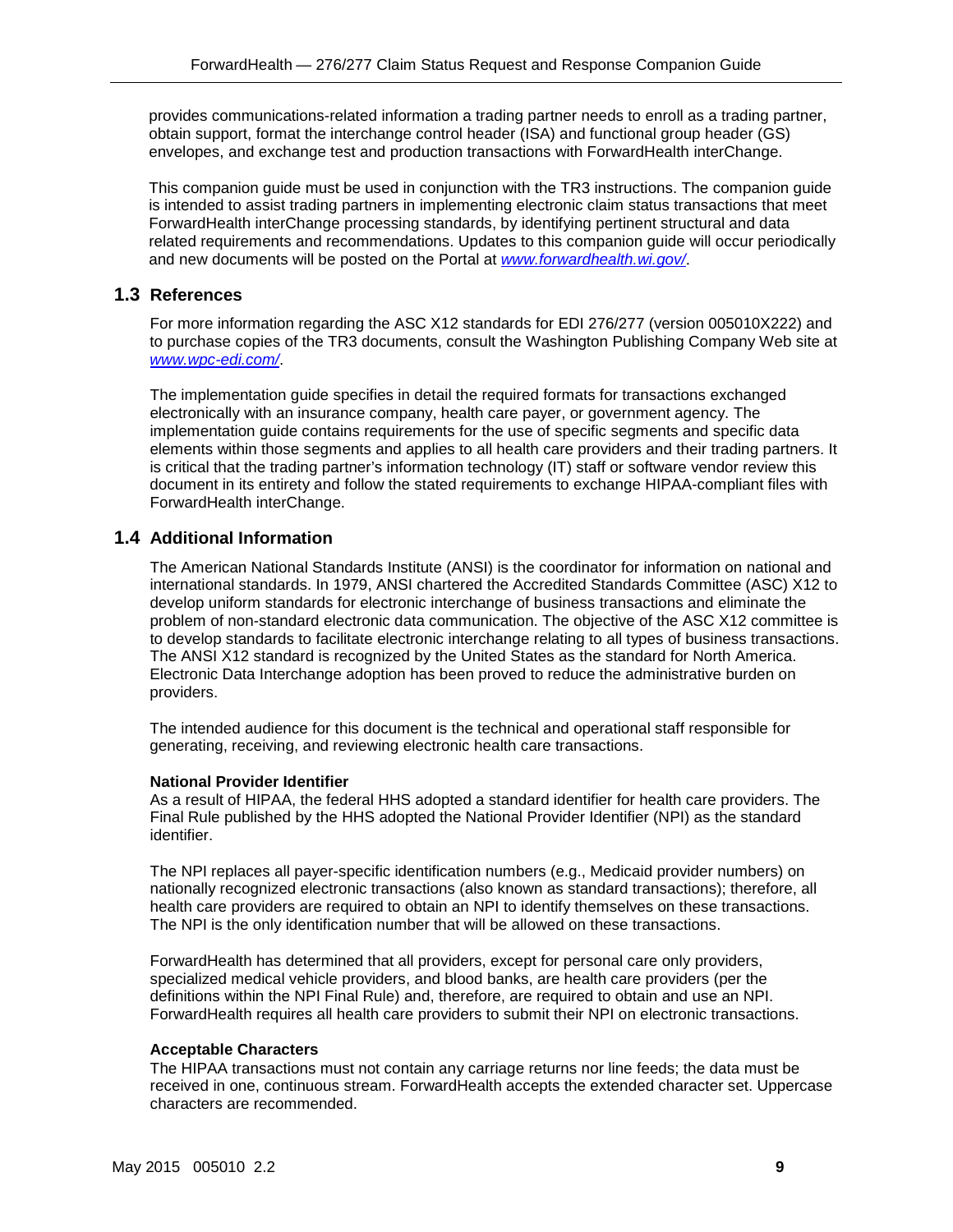### **Acknowledgements**

An accepted 999 Implementation Acknowledgement (999), rejected 999 Implementation Acknowledgement, or rejected TA1 InterChange Acknowledgement (TA1) will be generated in response to all submitted files. Trading partners are responsible for retrieving acknowledgments from the ForwardHealth Portal to determine the status of their files.

# <span id="page-9-0"></span>**2 GETTING STARTED**

### <span id="page-9-1"></span>**2.1 Working with ForwardHealth**

This section describes how to interact with ForwardHealth's EDI Department.

Before ForwardHealth can process transactions, the submitter must obtain a trading partner ID, create a Portal user account, and complete Authorization testing. Additional information is provided in the next section of this companion guide. Trading partners should exchange electronic health care transactions with ForwardHealth interChange via the Portal or Safe Harbor Connectivity (Council for Affordable Quality Healthcare [CAQH] Committee on Operating Rules for Information Exchange [CORE] Operating Rules 153 & 270). Each trading partner must successfully complete testing. Upon successful completion of testing, production transactions may be exchanged.

## <span id="page-9-2"></span>**2.2 Trading Partner Registration**

This section describes how to register as a trading partner with ForwardHealth.

ForwardHealth maintains a profile for all trading partners. All ForwardHealth trading partners are required to:

- Complete a Trading Partner Profile Go to *<https://www.forwardhealth.wi.gov/>*.
- Click the **Trading Partner Profile** link on the bottom right side of the screen.
- Download to your desktop the **Trading Partner Profile Testing Packet for ASC X12 transactions**.
- Click **Submit online** at the top of the screen.
- Enter the information requested and select the transaction types you will be exchanging.
- Agree to the Trading Partner Agreement at the end of the Trading Partner Profile process.
- You will be assigned a Trading Partner ID please save this number.
- Create a Portal user account using the personal identification number (PIN) that will be mailed to you and the trading partner ID.
- Complete Authorization testing (using the Trading Partner Profile **Testing Packet** referenced above as your guide).

Once this process is completed, you will not be required to complete it again.

Contact ForwardHealth's EDI Helpdesk at (866) 416-4979 or via e-mail using the Contact link at the bottom of *<https://www.forwardhealth.wi.gov/>* if you have any questions.

## <span id="page-9-3"></span>**2.3 Certification and Testing Overview**

This section provides a general overview of what to expect during any certification and testing phases.

ForwardHealth does not require certification of trading partners and their transactions but does require some minimal transaction testing. All trading partners will be "certified" through the completion of trading partner authorization testing. All trading partners that exchange electronic transactions with ForwardHealth must complete trading partner authorization testing. Completion of the testing process must occur prior to electronic submission of production transactions. Testing is conducted to verify the integrity of the format, not the integrity of the data; however, in order to simulate a production environment, we request that trading partners send live transmission data.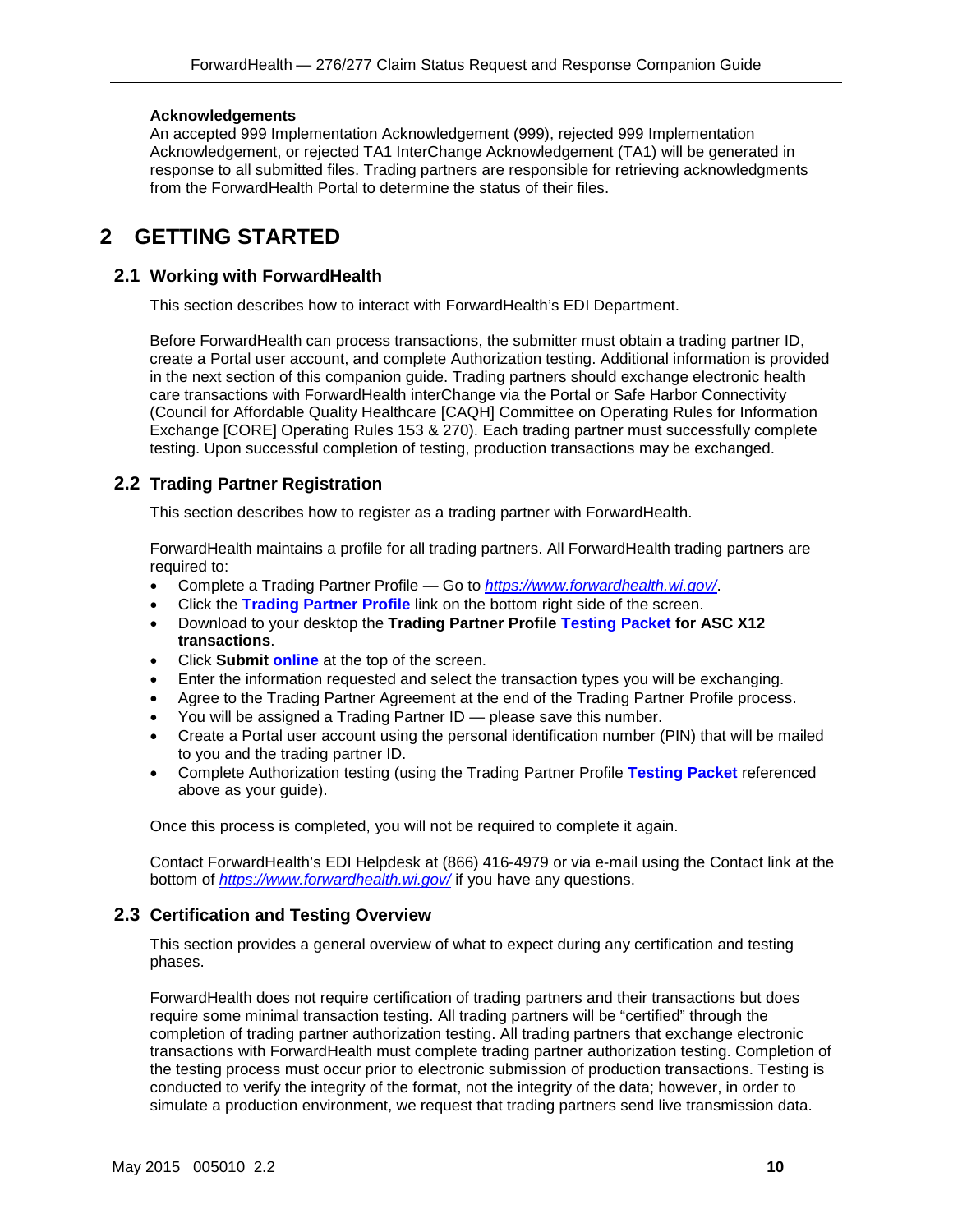The 276/277 transaction is a request and response transaction and does not result in any data changing upon completion; therefore, test transactions (ISA15 value of "T") with production data can be sent to our production environment without any negative impact. More than one test transmission may be required depending on the number of format errors on a transmission and the relative severity of these errors. Additional testing may be required in the future to verify any changes made to the ForwardHealth interChange system. Also, changes to the ANSI formats may require additional testing.

**Reminder:** Testers are responsible for the preservation, privacy, and security of data in their possession. While using production data that contains personal health information (PHI) to conduct testing, the data must be guarded and disposed of appropriately.

# <span id="page-10-0"></span>**3 TESTING WITH FORWARDHEALTH**

This section contains a detailed description of the testing phase.

Before exchanging production transactions with ForwardHealth, each trading partner must complete authorization testing. The Claim Status transaction is a request and response transaction and does not result in any data changing upon completion; therefore, test transactions (ISA15 value of "T") with production data can be sent to our production environment without any negative impact.

Trading partner testing includes HIPAA compliance testing as well as validating the use of conditional, optional, and mutually defined components of the transaction.

ForwardHealth recommends that trading partners submit two successful and unique 276 submissions and receive the associated 999 (accepted) acknowledgement in response in order to obtain approval from ForwardHealth to promote to Production.

Trading Partner Authorization Testing is detailed in the Trading Partner Profile **Testing Packet** for ASC X12 transactions available on the Trading Partner area of the Portal at *<https://www.forwardhealth.wi.gov/>* — click on **Trading Partner Profile** in the bottom right corner of the main landing page.

Contact the EDI Helpdesk with questions at (866) 416-4979 or via e-mail using the Contact link at the bottom of the Portal home page at *<https://www.forwardhealth.wi.gov/>*.

# <span id="page-10-1"></span>**4 CONNECTIVITY WITH FORWARDHEALTH / COMMUNICATIONS**

This section describes the process to submit (batch and interactive) HIPAA 276 transactions, along with various submission methods, security requirements, and exception handling procedures.

## <span id="page-10-2"></span>**4.1 Process Flows**

This section contains process flow diagrams and appropriate text.

### **Batch Claim Status Request and Response**

The response to a real-time Claim Status transaction will consist of:

- 1. First-level response TA1 will be generated when errors occur within the outer envelope (no 999 or 277 will be generated).
- 2. Second-level response 999 will be generated "Rejected" 999 when errors occur during 276 compliance validation or "Accepted" 999 if no errors are detected during the compliance validation).
- 3. Third-level response 277 will be generated indicating either the claim status **or** STC errors within request validation.

Each transaction is validated to ensure that the 276 complies with the 005010X222. Transactions that fail this compliance check will generate a "Rejected" 999 file back to the sender with an error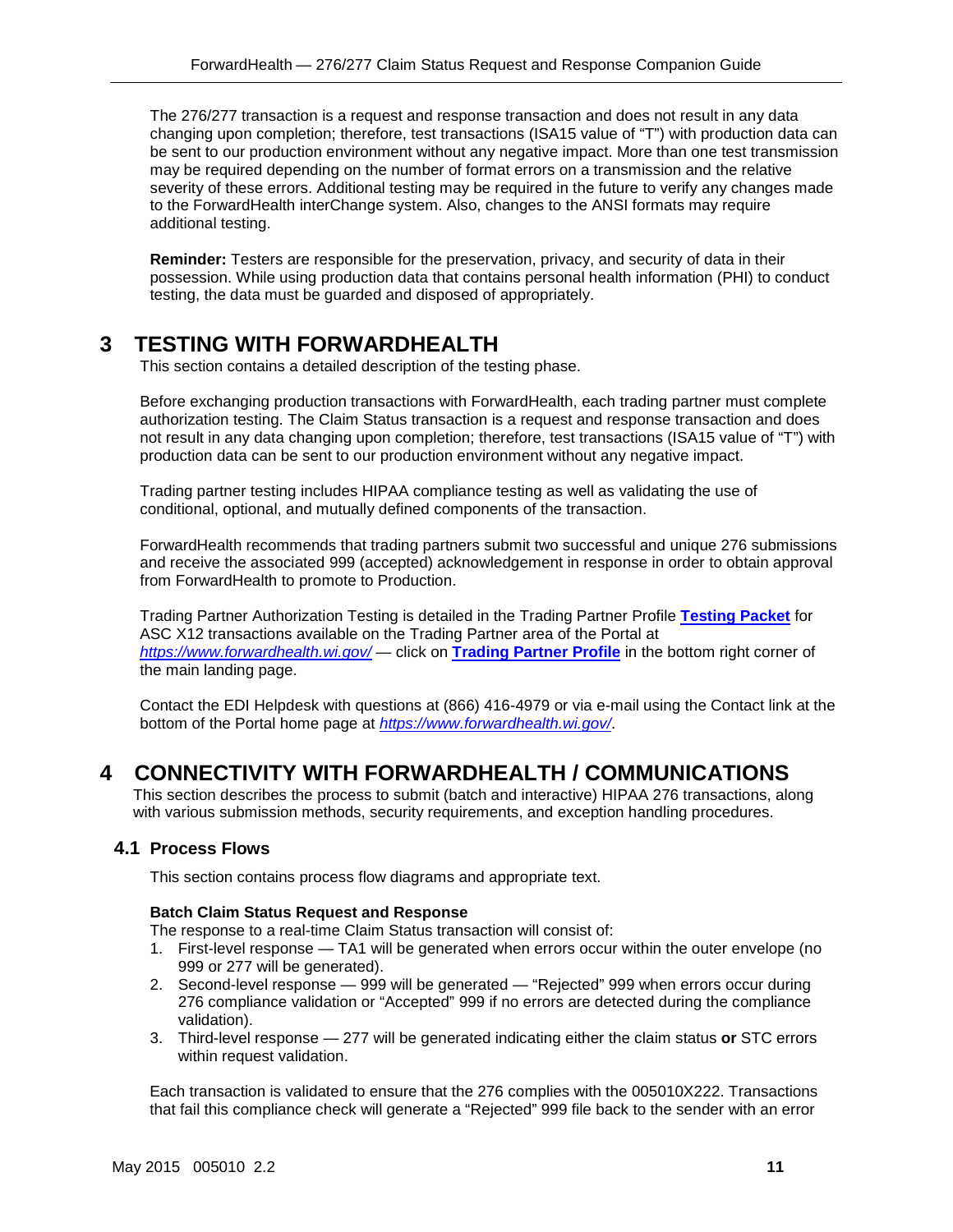message indicating the compliance error. Transactions that pass this compliance check will generate an "Accepted" 999 file back to the sender with AK9\*A to indicate that the file passed compliance. Transactions with multiple ST/SE loops that fail this compliance check in some of the ST/SE loops will generate a "Partial" 999 file back to the sender with an error message indicating the compliance error (all inquiries in the ST/SE envelopes that pass compliance will be processed and a 277 will be generated without the ST/SE loop(s) that failed compliance). Transactions that pass compliance checks but failed to process (e.g., due to member not being found) will generate a real-time 277 response transaction, including an STC segment indicating the nature of the error. Transactions that pass compliance checks and have not failed to process (e.g., the member was found) will create a 277 using the information in ForwardHealth's Claim Status system.



#### **Real-Time Claim Status Request and Response**

The response to a real-time claim status request will consist of generating a 277 response transaction to indicate the claim status or indicating errors using the STC segment.

Each transaction is validated to ensure that the 276 complies with the 005010X222 TR3.

Transactions that pass compliance checks but fail to process (e.g., due to member not being found) will generate a real-time 277 response transaction with the appropriate STC segment(s) indicating the nature of the error. Transactions that pass compliance checks and have not failed to process (e.g., the member was found with eligibility within the requested dates) will create a 277 using the information in ForwardHealth's Claim Status system.

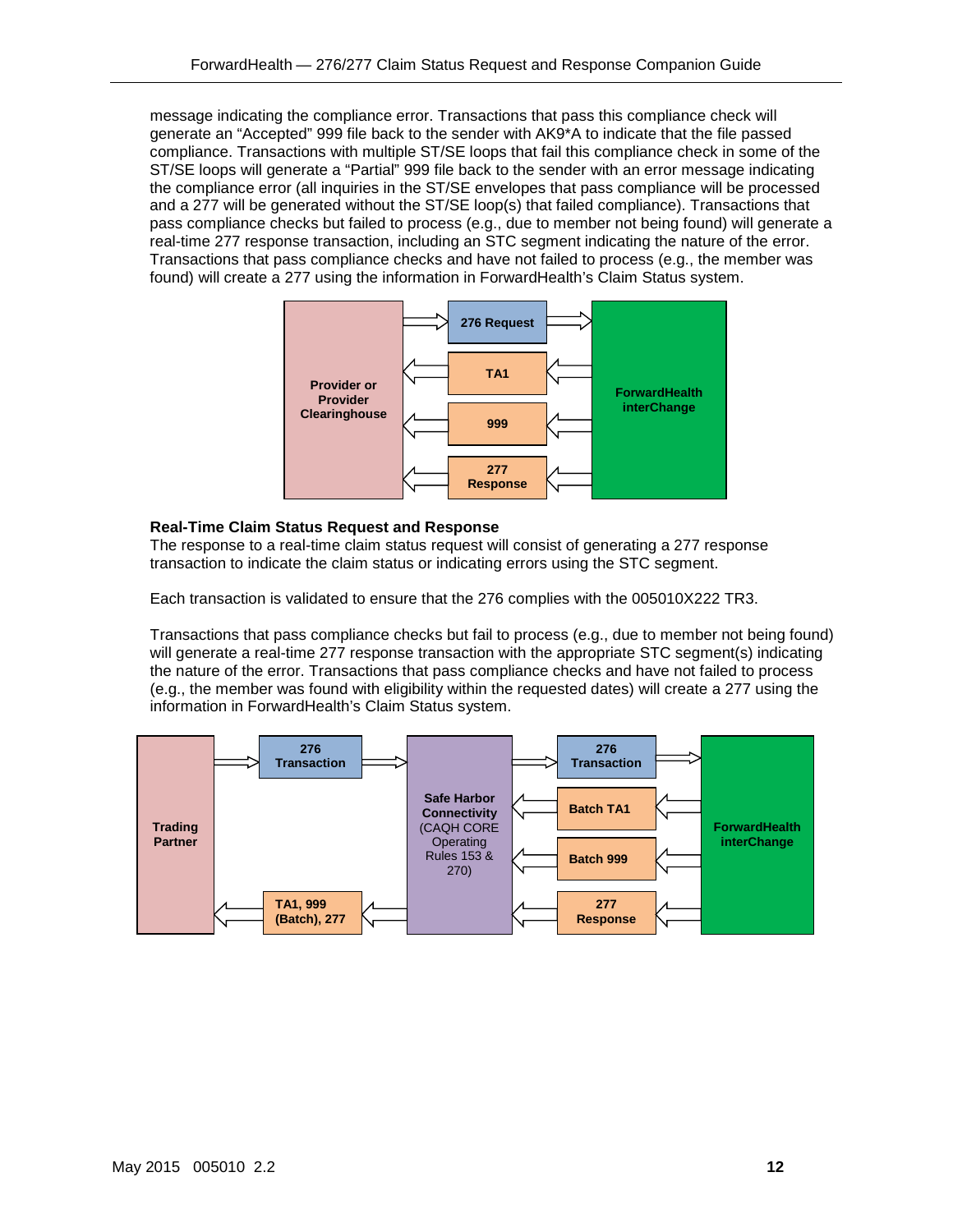<span id="page-12-0"></span>*Note:* ForwardHealth has not implemented the TA1 and 999 acknowledgement transactions for real-time submissions. Instead, you will get the following error messages:

- TA1 Validate Payload Content is a valid X12 transaction with all required segments.
- 999 System Processing Error.

### **4.2 Transmission Administrative Procedures**

This section provides ForwardHealth's specific transmission administrative procedures.

Determine if the transmission you are sending is Test or Production and is using the appropriate indicator. For details about available ForwardHealth Access Methods, refer to the Communication Protocol Specifications section below.

ForwardHealth is available only to authorized users. Submitters must be ForwardHealth trading partners. A submitter is authenticated using a Username and Password assigned by the trading partner.

### <span id="page-12-1"></span>**4.3 Re-transmission Procedure**

This section provides ForwardHealth's specific procedures for re-transmissions.

Follow the instructions within the 277 STC data segment for information on whether resubmission is allowed or what data corrections need to be made in order for a successful response.

In the event of an interrupted communications session, the trading partner only has to reconnect and initiate his or her file transfer as he or she normally does.

If a file fails compliance, errors must be corrected before re-transmission. It is recommended that transmitted files that were rejected be assigned new interchange, group, and transaction control numbers.

### <span id="page-12-2"></span>**4.4 Communication Protocol Specifications**

This section describes ForwardHealth's communication protocol(s).

The following communication methods are available to get a claim's status from ForwardHealth:

- Portal Direct Data Entry (DDE).
- Portal Batch.
- WICall.
- Real-time Value Access Network (VAN).
- Safe Harbor Connectivity (CAQH CORE Operating Rules 153 & 270).

#### **Portal — DDE**

This method utilizes a Web Portal where providers enter their information in a DDE format. Providers can submit enrollment requests, prior authorization (PA) requests, all claims types and claims status requests. Access is free, however, the user must have his or her own internet connection to access the Web application.

#### **Portal — Batch**

Trading partners can submit all batch transactions to ForwardHealth interChange and download acknowledgements and response files. Access is free, however, the user must have his or her own internet connection to access the Web application.

#### **WICall**

This method utilizes a provider's telephone where users enter their information using their telephone's touchpad. Providers can submit enrollment requests, check on status of PA requests,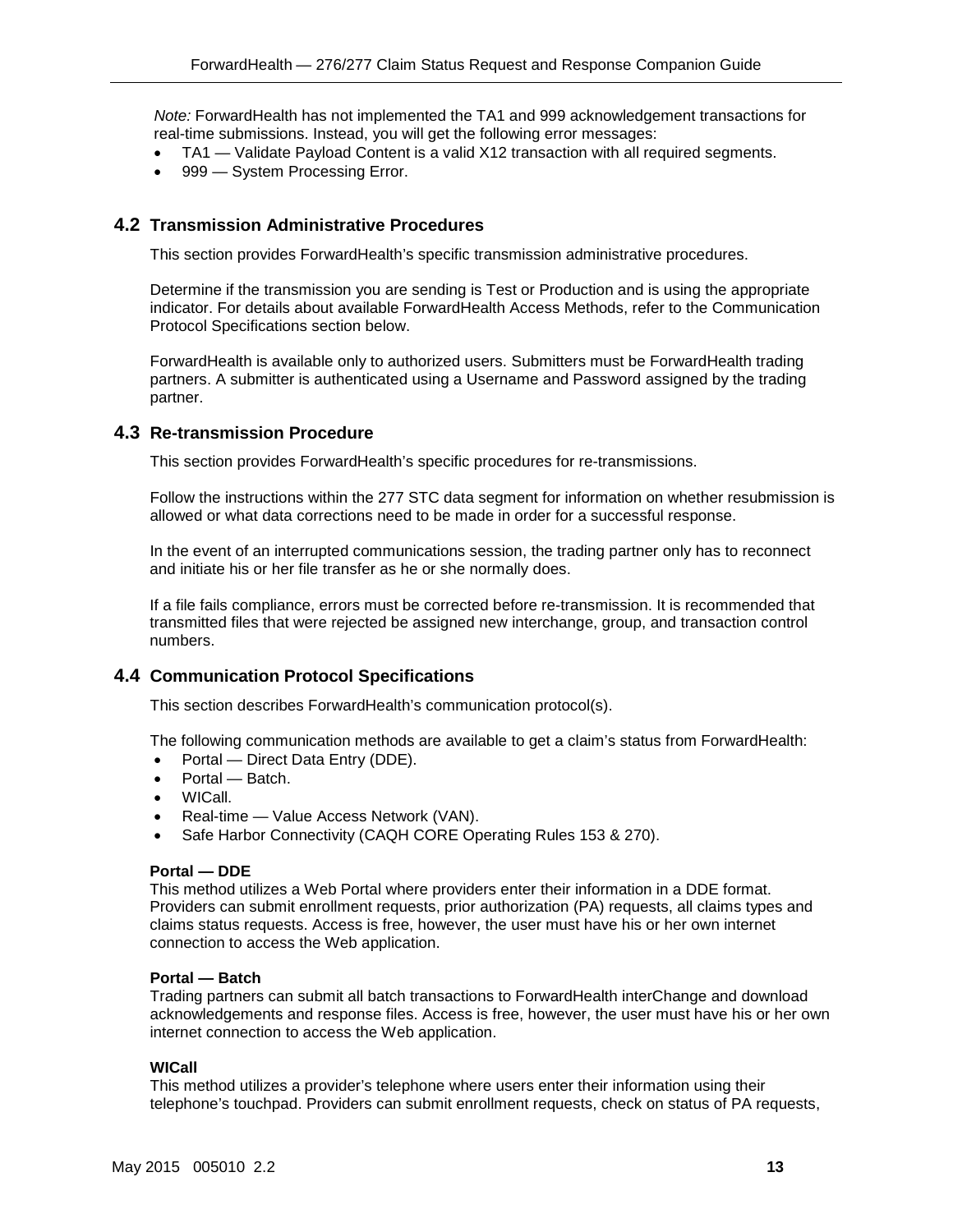and claims status requests. Access is free, however, the user must have a touchpad on his or her telephone to access this application.

### **Real-Time — VAN**

Providers can submit enrollment requests, PA requests, and claims status requests to ForwardHealth interChange through a value-access network (VAN) or Switch.

### **Safe Harbor Connectivity (CAQH CORE Operating Rules 153 & 270)**

Safe Harbor is a Web-based access method used to exchange transaction files. This application complies with the CAQH CORE Phase I & II "Safe Harbor" rules. The ForwardHealth Safe Harbor Connectivity Companion Guide is available for download at *<https://www.forwardhealth.wi.gov/>*.

### <span id="page-13-0"></span>**4.5 Passwords**

This section describes ForwardHealth's use of passwords.

The Portal password must be reset every 60 days. The passwords are maintained by the external user. If a general user needs a password reset, they must contact the EDI Helpdesk at (866) 416-4979.

**Reminder:** Strong security precautions should be taken with passwords. For example, password complexity should be used. Passwords must not be shared, or written down where persons other than the authorized party can access them.

# <span id="page-13-1"></span>**5 CONTACT INFORMATION**

Refer to this companion guide with questions, then use the contact information below for questions not answered by this guide.

### <span id="page-13-2"></span>**5.1 Electronic Data Interchange Helpdesk**

This section contains detailed information concerning EDI Customer Service, especially contact numbers.

Most questions can be answered by referencing the materials posted at *<https://www.forwardhealth.wi.gov/>*. If you have questions related to ForwardHealth's 276/277, contact the EDI Helpdesk at (866) 416-4979.

### <span id="page-13-3"></span>**5.2 Electronic Data Interchange Technical Assistance**

This section contains detailed information concerning EDI Technical Assistance, especially contact numbers.

The EDI Helpdesk can help with connectivity issues or transaction formatting issues at (866) 416-4979 (Monday – Friday, 8:30 a.m. – 4:30 p.m. CT) or via e-mail using the Contact link at the bottom of the Portal home page at *<https://www.forwardhealth.wi.gov/>*[.](https://www.forwardhealth.wi.gov/)

The Trading Partner ID is ForwardHealth's key to accessing trading partner information. Trading partners should have this number available each time they contact the EDI Helpdesk.

### <span id="page-13-4"></span>**5.3 Provider Services**

This section contains detailed information concerning Provider Services, especially contact numbers.

Provider Services should be contacted instead of the EDI Helpdesk for questions regarding policy, credentialing, and many other services. Provider Services is available at (800) 947-9627 (Monday –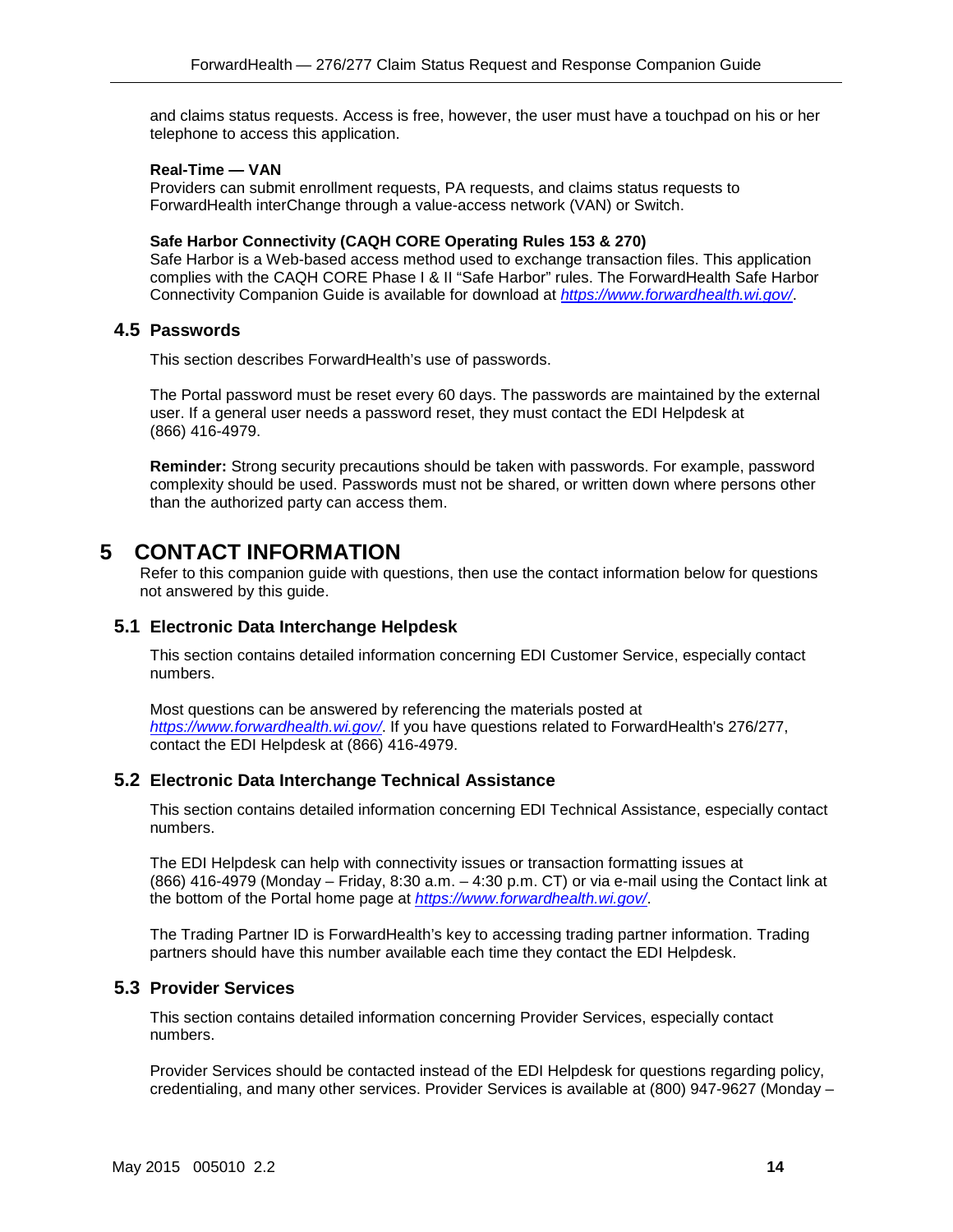Friday, 7:00 a.m. – 6:00 p.m. CT) or via e-mail using the Contact link at the bottom of the Portal home page at *<https://www.forwardhealth.wi.gov/>*.

*Note:* Have the applicable provider identifier — an NPI for health care providers or a Medicaid Provider ID for atypical providers — available for tracking and faster issue resolution.

The provider relations representatives, also known as field representatives, conduct training sessions on various ForwardHealth topics for both large and small groups of providers and billers. In addition to provider education, field representative are available to assist providers with complex billing and claims processing questions. To find or contact a provider relations representative, use the Contact link at the bottom of the Portal home page at *<https://www.forwardhealth.wi.gov/>*.

## <span id="page-14-0"></span>**5.4 Applicable Web Sites**

This section contains detailed information about useful Web sites and e-mail addresses.

From ForwardHealth's secure Portal *<https://www.forwardhealth.wi.gov/>*, non-enrolled providers can begin the enrollment process and enrolled providers can do all of the following:

- Create dental, institutional, professional, and pharmacy claims for submission to interChange.
- Request claim reconsiderations.
- Check claim status and member enrollment.
- Submit authorizations, notifications, and referrals.
- View, download and print explanation of benefits (EOBs) and Remittance Advices.

Trading Partners can:

- complete a Trading Partner Profile and authorization testing.
- Submit batch transactions (270, 276, 278, 837D, 837I, and 837P).
- Download batch transactions/acknowledgements (271, 277, 278, TA1, 999, and 835).
- View, download, and print companion guides.

A suite of other EDI and provider tools are also available on the Portal.

Additional information is available on the following Web sites:

- To view the current list of Claim Status Category Codes: *[www.wpc-edi.com/content/](http://www.wpc-edi.com/content/view/181/224) [view/181/224.](http://www.wpc-edi.com/content/view/181/224)*
- To view the current list of claim status codes: *[www.wpc-edi.com/content/view/524/225](http://www.wpc-edi.com/content/view/524/225)*.
- Accredited Standards Committee (ASC X12) develops and maintains standards for interindustry electronic interchange of business transactions: *[www.x12.org/](http://www.x12.org/)*.
- Accredited Standards Committee develops and maintains X12 EDI and XML standards, standards interpretations and guidelines as they relate to all aspects of insurance and insurance-related business processes: *[www.x12.org/](http://www.x12.org/)*.
- American Hospital Association (AHA) Central Office on *International Classification of Diseases, Ninth Revision, Clinical Modification* (ICD-9-CM) is a resource for the ICD-9-CM codes used in medical transcription, billing, and for Level I Healthcare Common Procedure Coding System (HCPCS) procedure codes: *[www.ahacentraloffice.org/](http://www.ahacentraloffice.org/)*.
- American Medical Association (AMA) is a resource for the *Current Procedural Terminology* 4th Edition codes (CPT-4). The AMA copyrights the CPT codes: *[www.ama-assn.org/](http://www.ama-assn.org/)*.
- Centers for Medicare and Medicaid Services (CMS) is the unit within the HHS that administers the Medicare and Medicaid programs. The CMS provides the Electronic Health-Care Transactions and Code Sets Model Compliance Plan at *[www.cms.hhs.gov/HIPAAGenInfo/.](http://www.cms.hhs.gov/HIPAAGenInfo/)*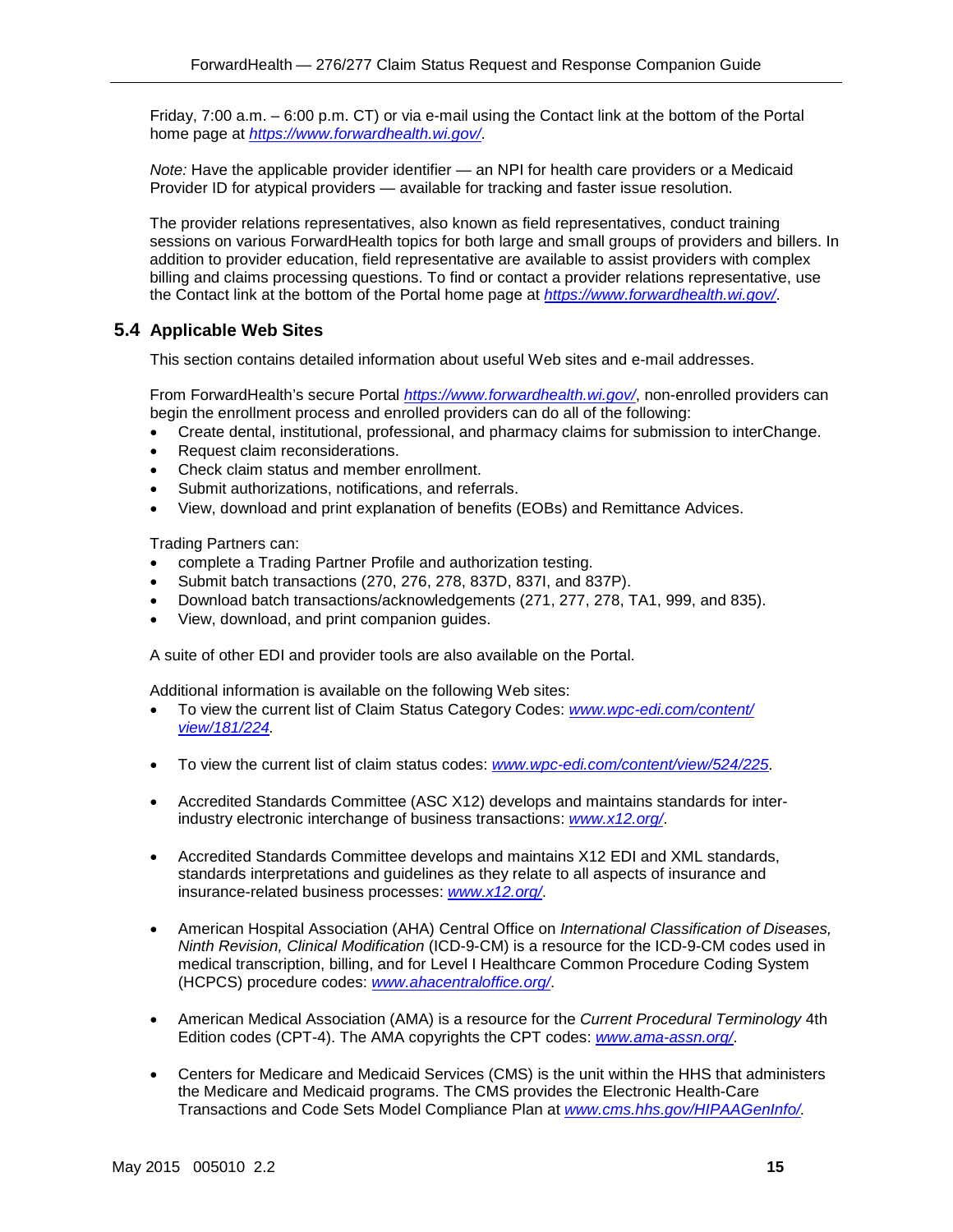- CMS is the resource for information related to the HCPCS: *[www.cms.hhs.gov/](http://www.cms.hhs.gov/HCPCSReleaseCodeSets/) [HCPCSReleaseCodeSets/](http://www.cms.hhs.gov/HCPCSReleaseCodeSets/)*.
- CMS is the resource for Medicaid HIPAA information related to the Administrative Simplification provision: *[www.cms.gov/medicaid/hipaa/adminsim](http://www.cms.gov/medicaid/hipaa/adminsim)*.
- The CORE is a multi-phase initiative of CAQH; CORE is a committee of more than 100 industry leaders who help create and promulgate a set of voluntary business rules focused on improving physician and hospital access to electronic patient insurance information at or before the time of care: *[www.caqh.org/CORE\\_overview.php](http://www.caqh.org/CORE_overview.php)*.
- The CAQH is a nonprofit alliance of health plans and trade associations working to simplify health care administration through industry collaboration on public-private initiatives. Through two initiatives — CORE and Universal Provider Datasource (UPD) — CAQH aims to reduce administrative burden for providers and health plans *[www.caqh.org/](http://www.caqh.org/)*.
- Designated Standard Maintenance Organizations (DSMO) is a resource for information about the standard-setting organizations and transaction change request system: *[www.hipaa](http://www.hipaa-dsmo.org/)[dsmo.org/](http://www.hipaa-dsmo.org/)*.
- Health Level Seven (HL7) is one of several ANSI-accredited Standards Development Organizations (SDOs) and is responsible for clinical and administrative data standards: *[www.hl7.org/](http://www.hl7.org/)*.
- Healthcare Information and Management Systems (HIMSS) is an organization exclusively focused on providing global leadership for the optimal use of IT and management systems for the betterment of health care: *[www.himss.org/](http://www.himss.org/)*.
- Medicaid HIPAA Compliant Concept Model (MHCCM) presents the Medicaid HIPAA Compliance Concept Model, information, and a toolkit: *[www.mhccm.org/](http://www.mhccm.org/)*.
- National Committee on Vital and Health Statistics (NCVHS) was established by Congress to serve as an advisory body to the federal HHS on health data, statistics and national health information policy: *[www.ncvhs.hhs.gov/](http://www.ncvhs.hhs.gov/)*.
- National Council of Prescription Drug Programs (NCPDP) is the standards and codes development organization for pharmacy: *[www.ncpdp.org/](http://www.ncpdp.org/)*.
- National Uniform Billing Committee (NUBC) is affiliated with the AHA and develops standards for institutional claims: *[www.nubc.org/](http://www.nubc.org/)*.
- National Uniform Claim Committee (NUCC) is affiliated with the AMA. It develops and maintains a standardized data set for use by the non-institutional health care organizations to transmit claims and encounter information. The NUCC maintains the national provider taxonomy: *[www.nucc.org/](http://www.nucc.org/)*.
- Office for Civil Rights (OCR) is the office within the federal HHS responsible for enforcing the Privacy Rule under HIPAA: *[www.hhs.gov/ocr/hipaa/](http://www.hhs.gov/ocr/hipaa)*.
- United States HHS is a resource for the Notice of Proposed Rule Making, rules, and other information about HIPAA: *[www.aspe.hhs.gov/admnsimp/](http://www.aspe.hhs.gov/admnsimp/)*.
- Washington Publishing Company (WPC) is a resource for HIPAA-required transaction implementation guides and code sets: *[www.wpc-edi.com/](http://www.wpc-edi.com/)*.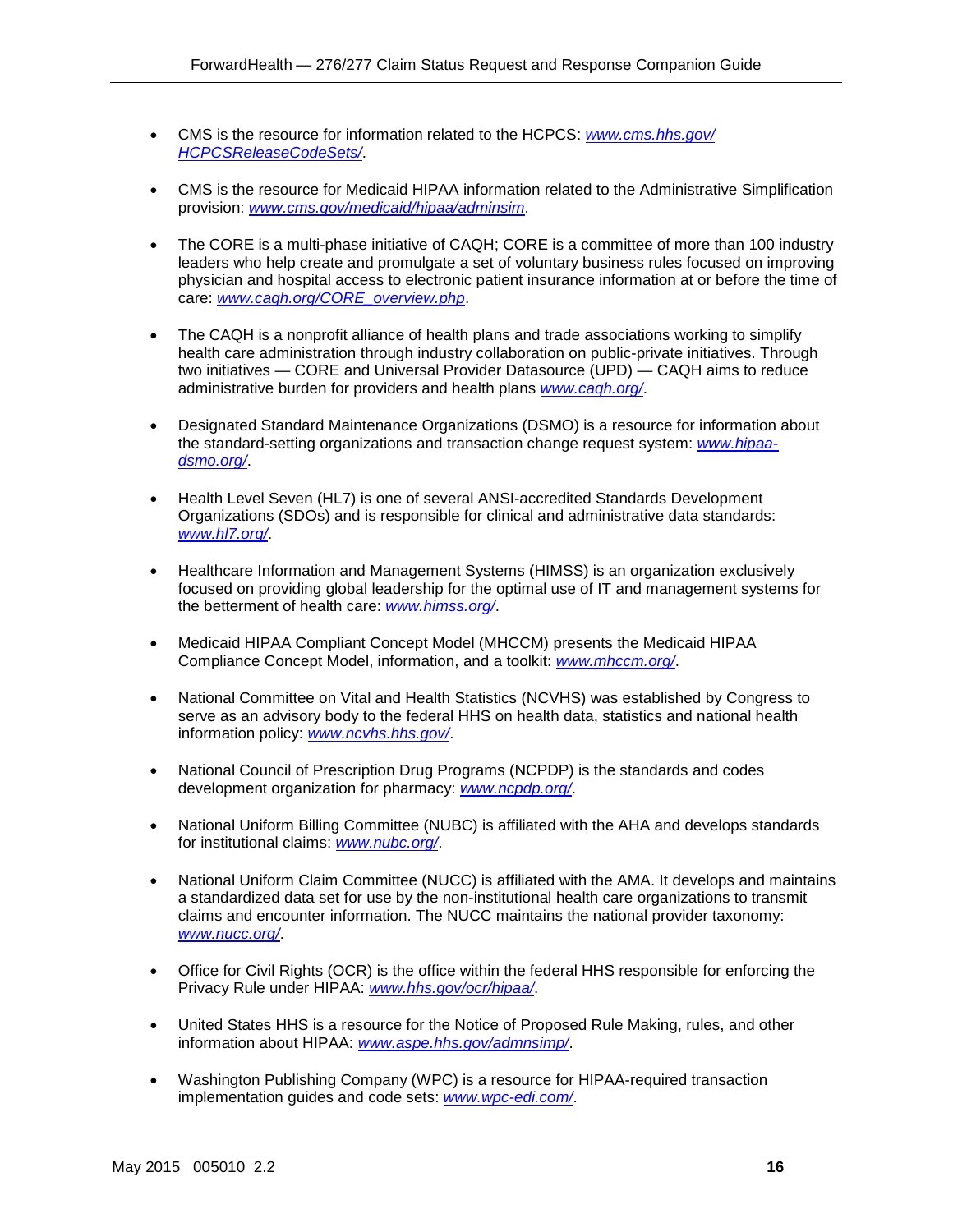- Workgroup for Electronic Data Interchange (WEDI) is a workgroup dedicated to improving health-care through electronic commerce, which includes the Strategic National Implementation Process (SNIP) for complying with the administrative-simplification provisions of HIPAA: *[www.wedi.org/](http://www.wedi.org/)*.
- The registry for the NPI is the National Plan and Provider Enumeration System (NPPES), at: *<https://nppes.cms.hhs.gov/NPPES/Welcome.do>*.
- Other resources pertaining to the NPI: *[www.cms.hhs.gov/NationalProvIdentStand/](http://www.cms.hhs.gov/NationalProvIdentStand/)*.
- Implementation guides and non-medical code sets are at: *[store.x12.org/](http://store.x12.org/)*.
- The HIPAA statute, Final Rules, and related Notices of Proposed Rulemaking (NPRMS) are available at *[www.cms.hhs.gov/HIPAAGenInfo/](http://www.cms.hhs.gov/HIPAAGenInfo/)* and *[aspe.hhs.gov/datacncl/adminsim.shtml](http://aspe.hhs.gov/datacncl/adminsim.shtml)*.
- Information from CMS about ICD-9 and ICD-10 codes are available at *[www.cms.hhs.gov/](http://www.cms.hhs.gov/ICD9ProviderDiagnosticCodes/01_overview.asp%23TopOfPage) [ICD9ProviderDiagnosticCodes/01\\_overview.asp#TopOfPage](http://www.cms.hhs.gov/ICD9ProviderDiagnosticCodes/01_overview.asp%23TopOfPage)* and *<https://www.cms.gov/ICD10/>*.
- Quarterly updates to the HCPCS code set are available from CMS at: *[www.cms.hhs.gov/](http://www.cms.hhs.gov/HCPCSReleaseCodeSets/) [HCPCSReleaseCodeSets/](http://www.cms.hhs.gov/HCPCSReleaseCodeSets/)*. (CPT-4, or Level 1 HCPCS, is maintained and licensed by the AMA and is available for purchase in various hardcopy and softcopy formats from of variety of vendors.)
- Information at the federal level about Medicaid can be found at: *[www.cms.hhs.gov/](http://www.cms.hhs.gov/home/medicaid.asp) [home/medicaid.asp](http://www.cms.hhs.gov/home/medicaid.asp)*.
- The CMS online manuals system and Internet only manuals (IOM) system, including Transmittals and Program Memoranda, at: *[www.cms.hhs.gov/Manuals/](http://www.cms.hhs.gov/Manuals/)*.
- Place of service codes are listed in the Medicare Claims Processing Manual and are maintained by CMS, which are available online at: *[www.cms.gov/Regulations-and-Guidance/Guidance/](http://www.cms.gov/Regulations-and-Guidance/Guidance/Manuals/downloads/clm104c26.pdf) [Manuals/downloads/clm104c26.pdf](http://www.cms.gov/Regulations-and-Guidance/Guidance/Manuals/downloads/clm104c26.pdf)*.

# <span id="page-16-0"></span>**6 CONTROL SEGMENTS / ENVELOPES**

# <span id="page-16-1"></span>**6.1 ISA-IEA**

This section describes ForwardHealth's use of the ISA. It includes a description of expected sender and receiver codes, authorization information, and delimiters.

To promote efficient, accurate electronic transaction processing, note the following ForwardHealth specifications:

- Each trading partner is assigned a nine-digit trading partner ID.
- All dates are in the CCYYMMDD format.
- All date/times are in the CCYYMMDDHHMM format.
- Payer IDs can be found in all companion guides.
- Batch responses are not returned until all inquiries are processed. Limiting the number of total inquiries per ISA-IEA will produce faster results.
- Each Payer ID must be in its own file.
- No more than 99 inquiries per Transaction Set (ST-SE).
- Utilize BHT Segment for Transaction Set Inquiry Response association.
- Utilize TRN Segments for Subscriber Inquiry Response association.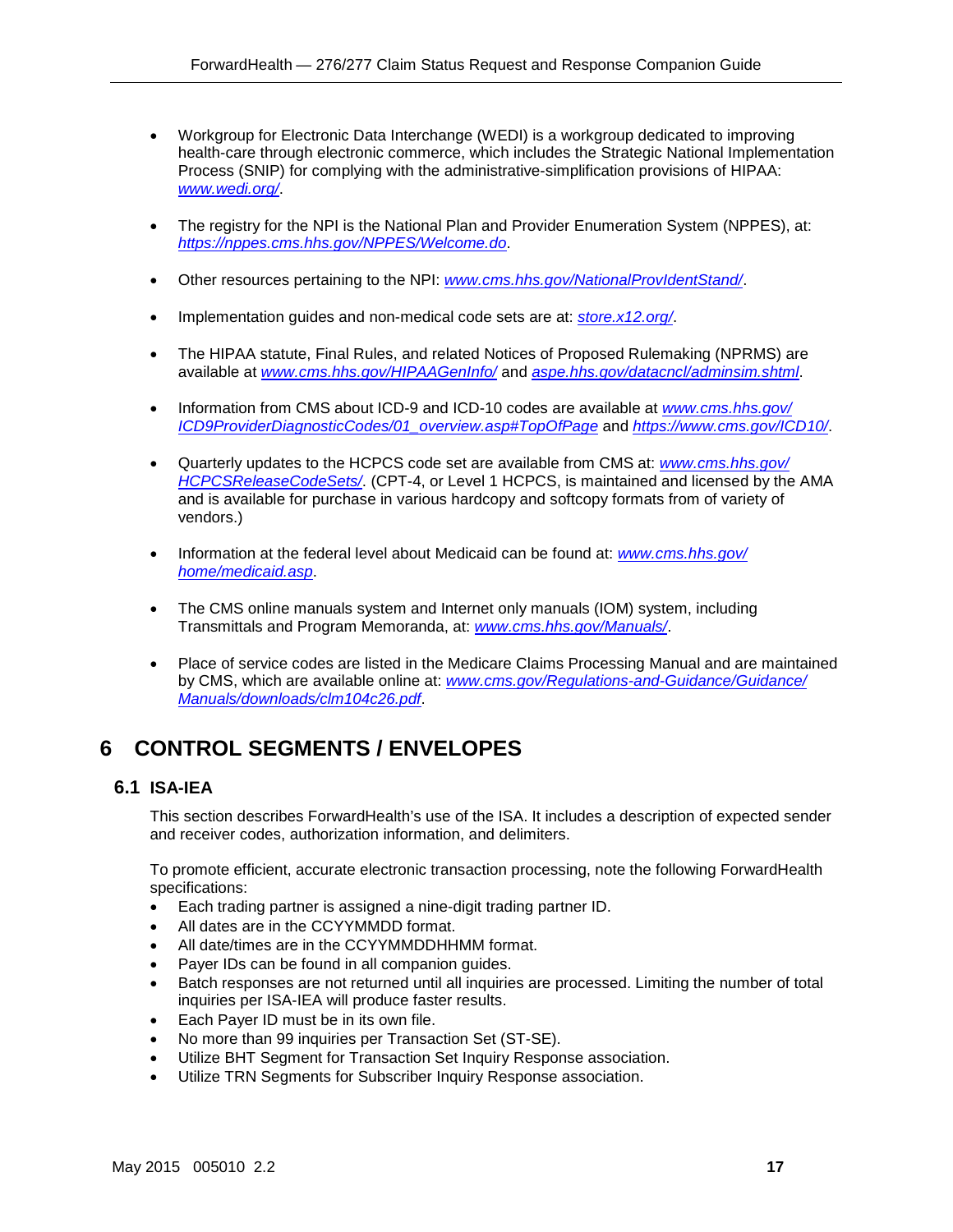Transactions transmitted during a session or as a batch are identified by an ISA and trailer segment (IEA) that form the envelope enclosing the transmission. Each ISA marks the beginning of the transmission (batch) and provides sender and receiver identification. The table below represents only those fields in which ForwardHealth requires a specific value or has additional guidance on what the value should be. The table does not represent all of the fields necessary for a successful transaction — the TR3 should be reviewed for that information.

| TR <sub>3</sub><br>Page # | <b>LOOP ID</b> | <b>Reference</b>  | <b>NAME</b>                         | <b>CODES</b> | <b>Notes/Comments</b>                                                                                           |
|---------------------------|----------------|-------------------|-------------------------------------|--------------|-----------------------------------------------------------------------------------------------------------------|
| C.3                       | <b>None</b>    | <b>ISA</b>        | Interchange Control Header          |              |                                                                                                                 |
| C.4                       |                | ISA03             | Security Information Qualifier      | $\Omega$     | Use "00" to indicate no Security<br>Information Present.                                                        |
| C.4                       |                | <b>ISA05</b>      | Interchange ID (Sender) Qualifier   | ZZ           | Enter the value "ZZ", which is mutually<br>defined.                                                             |
| C.4                       |                | ISA06             | Interchange Sender ID               |              | Enter the nine-digit numeric trading<br>partner identification number assigned<br>by ForwardHealth interChange. |
| C.5                       |                | ISA07             | Interchange ID (Receiver) Qualifier | ZZ           | Enter the value "ZZ", which is mutually<br>defined.                                                             |
| C.5                       |                | ISA08             | Interchange Receiver ID             | WISC_DHFS    | Enter "WISC_DHFS".                                                                                              |
| C.5                       |                | <b>ISA11</b>      | <b>Repetition Separator</b>         | $\wedge$     | A Caret "^" is recommended.                                                                                     |
| C.5                       |                | ISA <sub>13</sub> | Interchange Control Number          |              | The interchange control number<br>assigned in ISA13 must be identical to<br>the value in IEA02.                 |
| C.6                       |                | ISA <sub>14</sub> | Acknowledgement<br>Requested        | 0            | $0 = No$ interchange acknowledgment<br>requested (TA1).                                                         |
| C.6                       |                | <b>ISA15</b>      | Usage Identifier                    | P, T         | Code indicating whether the data<br>enclosed is production or test.                                             |
|                           |                |                   | <b>Production Data</b>              | P            | Enter value "P" to indicate that the file<br>contains production data.                                          |
|                           |                |                   | <b>Test Data</b>                    | T.           | Enter value "T" to indicate that the file<br>contains test data.                                                |
| C.6                       |                | <b>ISA16</b>      | <b>Component Element Separator</b>  |              | A colon ":" is recommended.                                                                                     |

# <span id="page-17-0"></span>**6.2 GS-GE**

This section describes ForwardHealth's use of the functional group control segments.

It includes a description of expected application sender and receiver codes.

The table below represents only those fields in which ForwardHealth requires a specific value or has additional guidance on what the value should be. The table does not represent all of the fields necessary for a successful transaction — the TR3 should be reviewed for that information.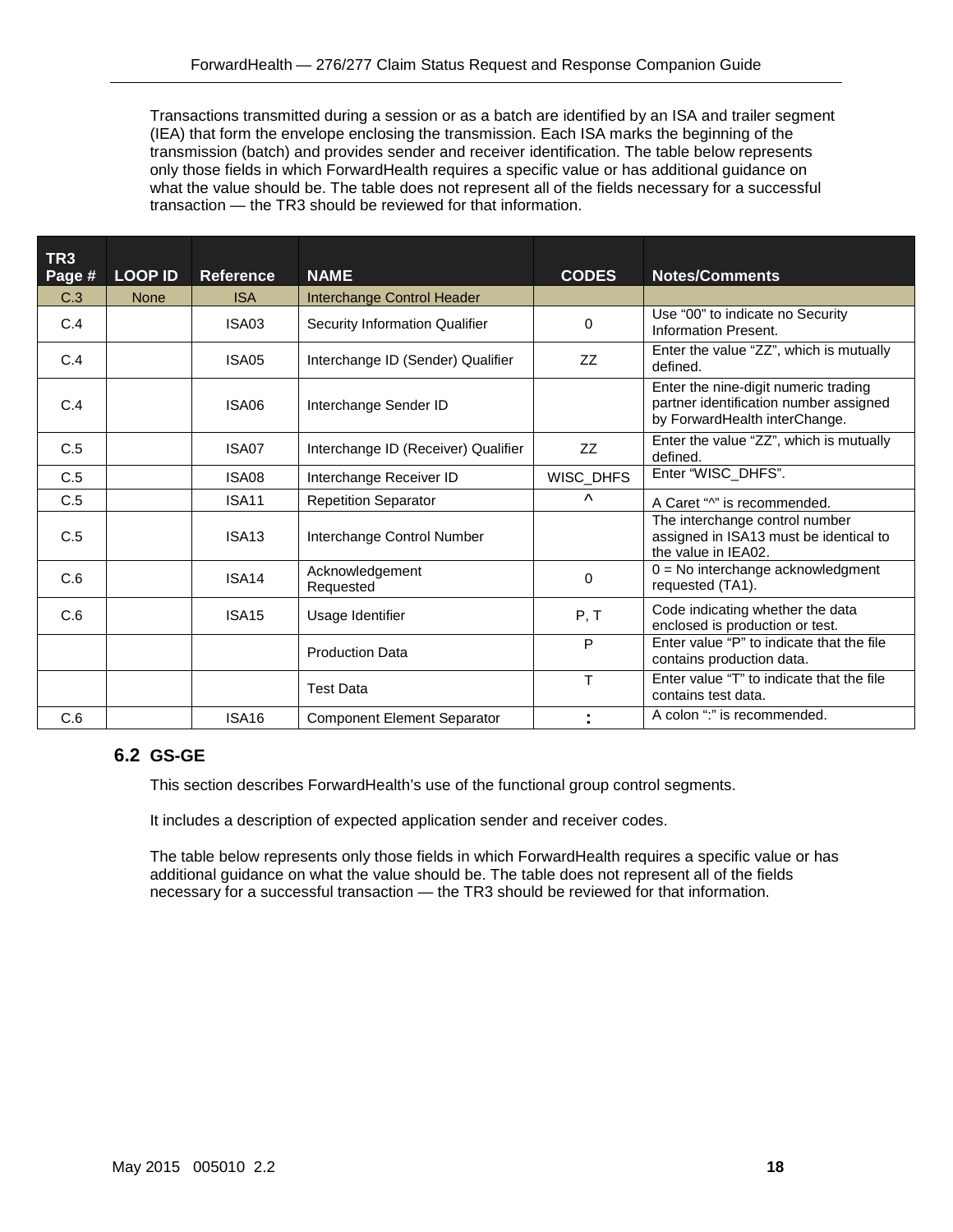| TR <sub>3</sub><br>Page # | <b>LOOP ID</b> | <b>Reference</b> | <b>NAME</b>                                            | <b>CODES</b>                        | <b>Notes/Comments</b>                                                                                           |
|---------------------------|----------------|------------------|--------------------------------------------------------|-------------------------------------|-----------------------------------------------------------------------------------------------------------------|
| C.7                       | <b>None</b>    | GS.              | <b>Functional Group Header</b>                         |                                     |                                                                                                                 |
| C.7                       |                | GS02             | Application Sender's Code                              |                                     | Enter the nine-digit numeric trading<br>partner identification number assigned<br>by ForwardHealth interChange. |
| C.7                       |                | GS03             | Application Receiver's Code                            | WISC TXIX<br>WISC WWWP<br>WISC WCDP | These are the only valid values for<br>ForwardHealth.                                                           |
|                           |                |                  | Wisconsin Medicaid, SeniorCare,<br>and BadgerCare Plus | WISC_TXIX                           |                                                                                                                 |
|                           |                |                  | Wisconsin Well Women Program                           | WISC WWWP                           |                                                                                                                 |
|                           |                |                  | Wisconsin Chronic Disease<br>Program                   | WISC WCDP                           |                                                                                                                 |

# <span id="page-18-0"></span>**6.3 ST-SE**

This section describes ForwardHealth's use of transaction set control numbers.

ForwardHealth recommends that trading partners follow the guidelines set forth in the TR3 — start the first ST02 in the first file with 000000001 and increment from there. The TR3 should be reviewed for how to create compliant transaction set control segments.

## <span id="page-18-1"></span>**6.4 Control Segment Notes**

The ISA data segment is a fixed length record and all fields must be supplied. Fields that are not populated with actual data must be filled in with spaces.

## <span id="page-18-2"></span>**6.5 File Delimiters**

ForwardHealth requests that you use the following delimiters on your 276 file. If used as delimiters, these characters  $(* : \neg \land)$  must not be submitted within the data content of the transaction sets. Contact the EDI Helpdesk at (866) 416-4979 if there is a need to use a delimiter other than the following:

### **Data Element**

Byte 4 in the ISA segment defines the data element separator to be used throughout the entire transaction. The recommended data element delimiter is an asterisk (\*).

#### **Repetition Separator**

ISA11 defines the repetition separator to be used throughout the entire transaction. The recommended repetition separator is a caret (^).

#### **Component-Element**

ISA16 defines the component element delimiter to be used throughout the entire transaction. The recommended component-element delimiter is a colon (:).

#### **Data Segment**

Byte 106 of the ISA segment defines the segment terminator used throughout the entire transaction. The recommended data segment delimiter is a tilde  $(-)$ .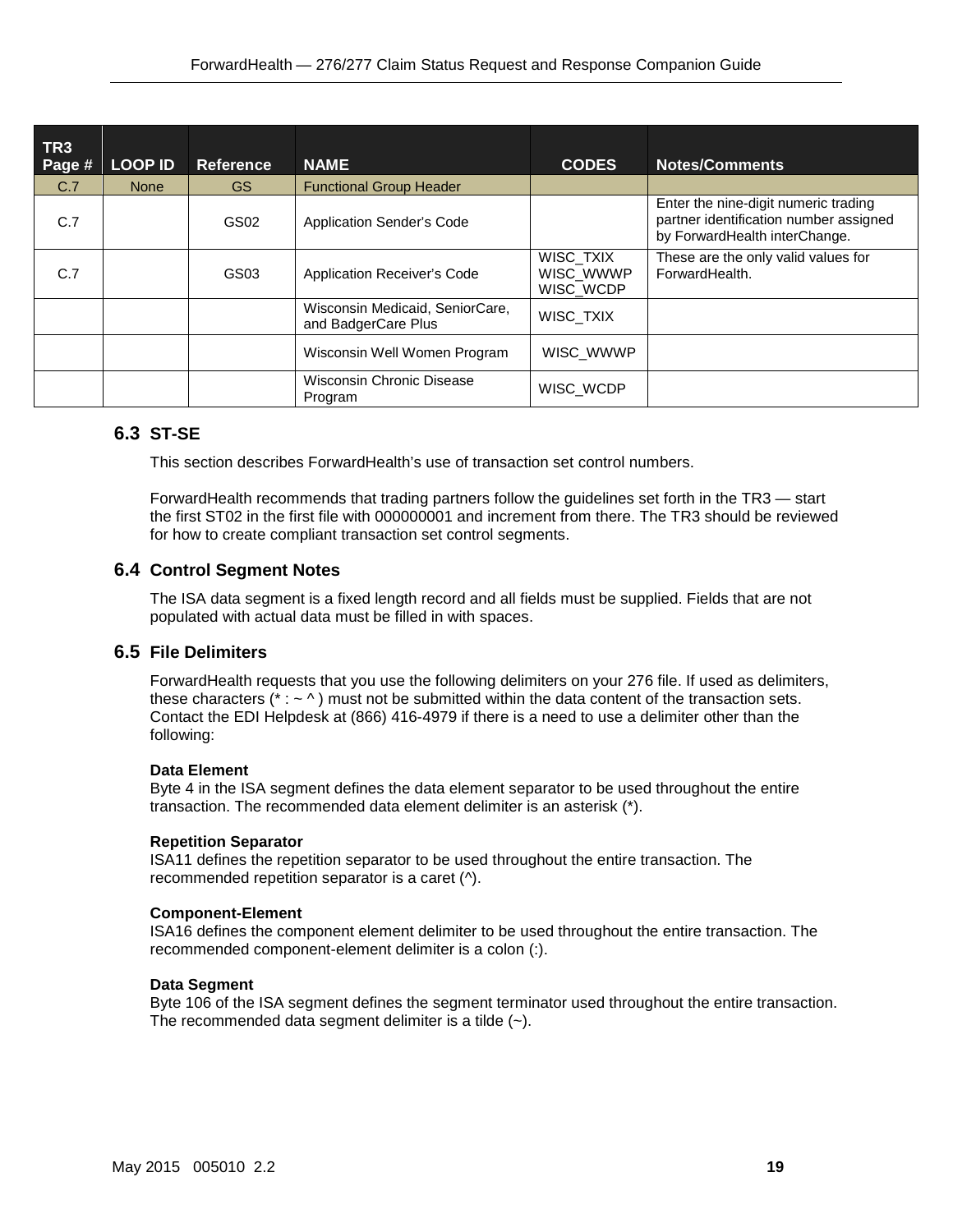# <span id="page-19-0"></span>**7 FORWARDHEALTH'S SPECIFIC BUSINESS RULES AND LIMITATIONS**

# <span id="page-19-1"></span>**7.1 Trading Partner Identification Number**

Every entity that exchanges transactions with ForwardHealth must complete a Trading Partner Profile using the Portal (*<https://www.forwardhealth.wi.gov/>*). The trading partner ID of the trading partner sending the transaction is expected in the outside envelope data element ISA06 (Interchange Sender ID) and in data element GS02 (Application Sender's Code). These must always be the same. Additional information about the Trading Partner Profile is included in the Trading Partner Testing Packet, available in the Trading Partner area of the Portal at *<https://www.forwardhealth.wi.gov/>*.

# <span id="page-19-2"></span>**7.2 Testing**

ForwardHealth requires testing of the 276 transaction prior to accepting production 276 requests. Test requests will be processed to validate that the file structure and content meet HIPAA standards and ForwardHealth-specific data requirements. Once this validation is complete, the trading partner may submit production 276 requests to ForwardHealth interChange for Claim Status responses. Follow the steps in the Trading Partner Testing Packet (available in the Trading Partner area of the Portal at *<https://www.forwardhealth.wi.gov/>*) to complete Authorization Testing.

# <span id="page-19-3"></span>**7.3 Terminology**

The term "subscriber" will be used as a generic term throughout the companion guide. This term could refer to any one of the following programs for which the 276/277 transaction is being processed:

- BadgerCare Plus.
- SeniorCare.
- Wisconsin Chronic Disease Program.
- Wisconsin Medicaid.
- Wisconsin Well Woman Program.

## <span id="page-19-4"></span>**7.4 Member Limit**

File Size is restricted to 99 claims per 276 transaction set. One transaction set includes all data between and including a Transaction Set Header (ST) segment and Transaction Set Trailer (SE) segment. The 277 response will be in the same ST/SE structure as the original 276 transaction.

## <span id="page-19-5"></span>**7.5 Notes on 276 Request and 277 Response**

Submitters may send a 276 claim status request on claims filed electronically (an 837 Health Care Claim transaction), on paper, or entered directly from the provider's Portal account using the DDE feature. ForwardHealth interChange does not distinguish between paper or electronic or DDE claims when issuing a 277 response.

Date ranges returned on the 277 response (DTP03) are those submitted on the 276 request. The 276 requests that use date ranges for service dates receive all claims within the range, unless other qualifiers, such as claim numbers or amounts billed, preclude their return. **To avoid extraneous responses, users should enter date ranges for an inquiry only when the date range represents the dates of a single service or claim.** ForwardHealth interChange restricts the date range to 45 days.

Submitters may send a 276 claim status request on claims for any dates of service (DOS) — ForwardHealth interChange restricts the date range to 45 days.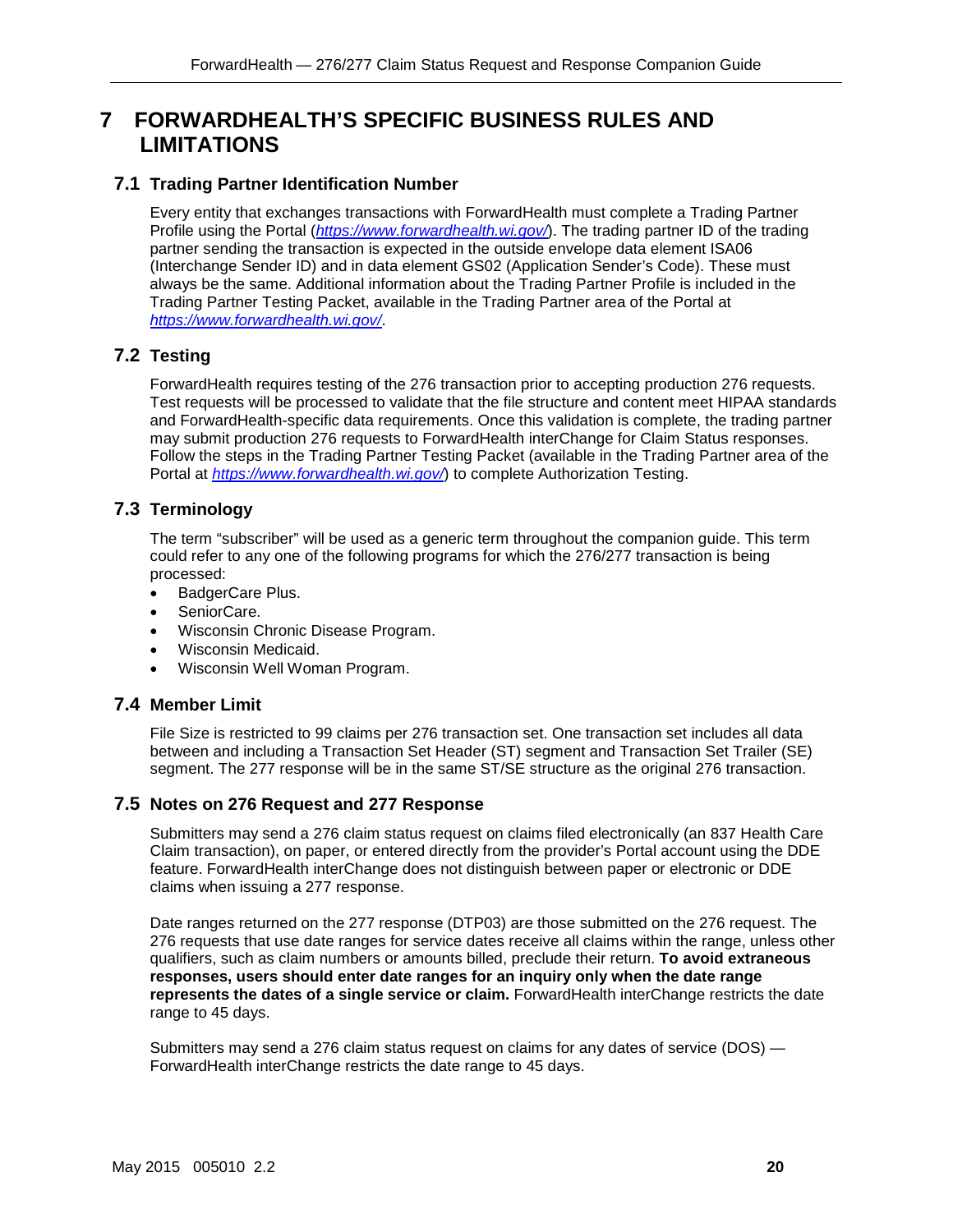ForwardHealth interChange does not support service line-specific status requests. When sent, this data will be ignored and the request will be processed using the claim level data.

ForwardHealth interChange provides claim status information at the claim level for dental, institutional, professional, and pharmacy claims.

ForwardHealth interChange does not support the Dependent Loop since all ForwardHealth interChange members can be uniquely identified at the Subscriber Level (loop 2000D).

For the 276 claim status request transaction, the 2000D: DMG segment is required when the subscriber is the patient. This segment is always required because in the ForwardHealth implementation of HIPAA, the subscriber is always the patient.

For the 276 claim status request transaction, the TRN segment is required when the subscriber is the patient. Because in the ForwardHealth implementation of HIPAA, the subscriber is always the patient, this segment is always required. The TRN segment received on the 276 claim status request transaction will be returned unaltered on the 277 response transaction, except that TRN01 will be changed to "2."

For the 276 claim status request transaction submitted with the AMT segment, the AMT02 value will be used as one of the primary searches when selecting claims to include on the response. Only claims that have an exact dollar amount match will be returned.

ForwardHealth interChange will use, if supplied in the 276, all of the following values in a search for claims:

- Billing provider ID.
- Member ID.
- Paver ID.
- Dates of service.
- Total billed amount.
- Patient control number (patient account number).
- Pharmacy prescription number.
- Institutional bill type.
- Internal control number (ICN).

The minimum values that ForwardHealth interChange must have to search for claims are:

- Billing provider ID.
- Member ID.
- Payer ID.
- Dates of service.

ForwardHealth interChange strongly recommends that at least one extra value from the list of "all possible values" be included to help narrow the number of matches in the search.

If there is not an exact match found for a claim identifier, the system will not return claims that closely match or are in the same date range.

ForwardHealth interChange recommends that no more than 99 requests per batch transmission be made at one time for a variety of reasons. Processing of smaller batches is more efficient and submitters are less likely to receive rejections on smaller batch bundles.

## <span id="page-20-0"></span>**7.6 Scheduled Maintenance**

ForwardHealth recycles the real-time servers every night between 00:00 a.m. to 01:00 a.m. Central Standard Time (CST). Real-time processing is not available during this period.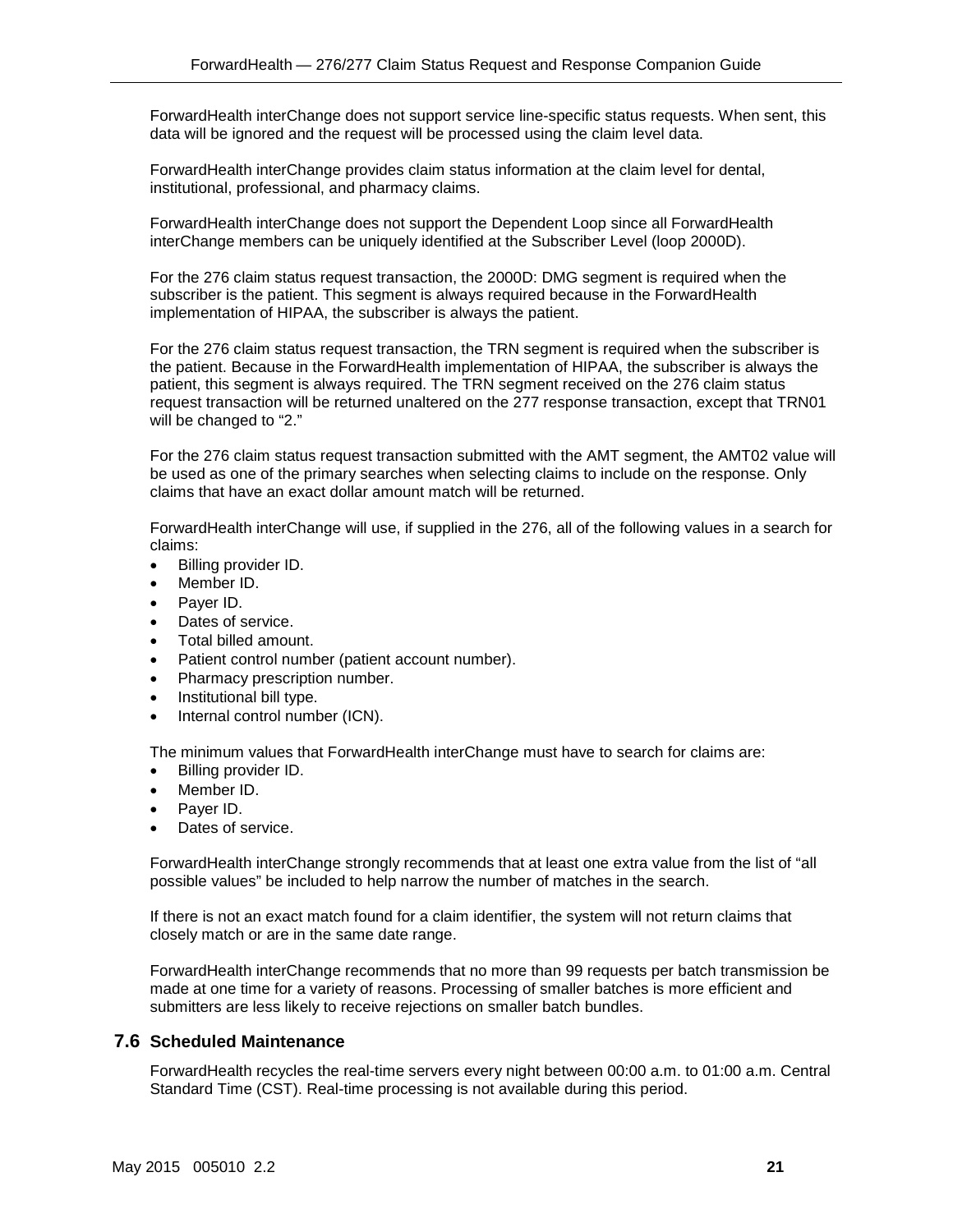ForwardHealth schedules regular maintenance every Sunday from 00:00 a.m. to 04:00 a.m. CST. Real-time processing is not available during this period.

# <span id="page-21-0"></span>**8 ACKNOWLEDGEMENTS AND/OR REPORTS**

### <span id="page-21-1"></span>**8.1 Acknowledgements**

### **TA1 — Transaction Acknowledgement**

ForwardHealth interChange will only respond with a TA1 when the batch X12 contains Envelope errors. If a TA1 is produced, then neither a 999 nor 277 response will be sent. The submitted 276 will need to be corrected and resubmitted.

### **999 — Functional Acknowledgement**

This file informs the submitter that the transaction arrived and provides information about the syntactical quality of the Functional Groups in a batch X12 file. ForwardHealth interChange will always respond with a 999 for a batch X12 file. If a "rejected" 999 is produced, then the 277 response will not be sent. The submitted 276 will need to be corrected and resubmitted.

### <span id="page-21-2"></span>**8.2 Report Inventory**

There are no acknowledgement reports at this time.

# <span id="page-21-3"></span>**9 TRADING PARTNER AGREEMENTS**

Any entity intending to exchange electronic transactions with ForwardHealth must agree to the ForwardHealth Trading Partner Agreement at the end of the Trading Partner Profile process. A Trading Partner Profile can be completed using the Portal (*<https://www.forwardhealth.wi.gov/>*).

### <span id="page-21-4"></span>**9.1 Trading Partners**

An EDI Trading Partner is defined as any ForwardHealth customer (provider, billing service, software vendor, employer group, financial institution, etc.) that transmits to, or receives electronic data from, ForwardHealth.

Electronic Data Interchange Trading Partner Agreements ensure the integrity of the electronic transaction process. The Trading Partner Agreement is related to the electronic exchange of information, whether the agreement is an entity or a part of a larger agreement, between each party to the agreement.

# <span id="page-21-5"></span>**10 TRANSACTION-SPECIFIC INFORMATION**

This section describes how ASC X12N Implementation Guides adopted under HIPAA will be detailed with the use of a table. The tables contain a row for each segment that ForwardHealth has something additional, over and above, the information in the Implemenation Guides. That information can:

- 1. Limit the repeat of loops, or segments.
- 2. Limit the length of a simple data element.
- 3. Specify a sub-set of the implementation guide's internal code listings.
- 4. Clarify the use of loops, segments, composite, and simple data elements.
- 5. Clarify any other information tied directly to a loop, segment, composite, or simple data element pertinent to trading electronically with ForwardHealth.

In addition to the row for each segment, one or more additional rows are used to describe ForwardHealth's usage for composite and simple data elements and for any other information. Notes and comments will be placed at the deepest level of detail. For example, a note about a code value will be placed on a row specifically for that code value, not in a general note about the segment.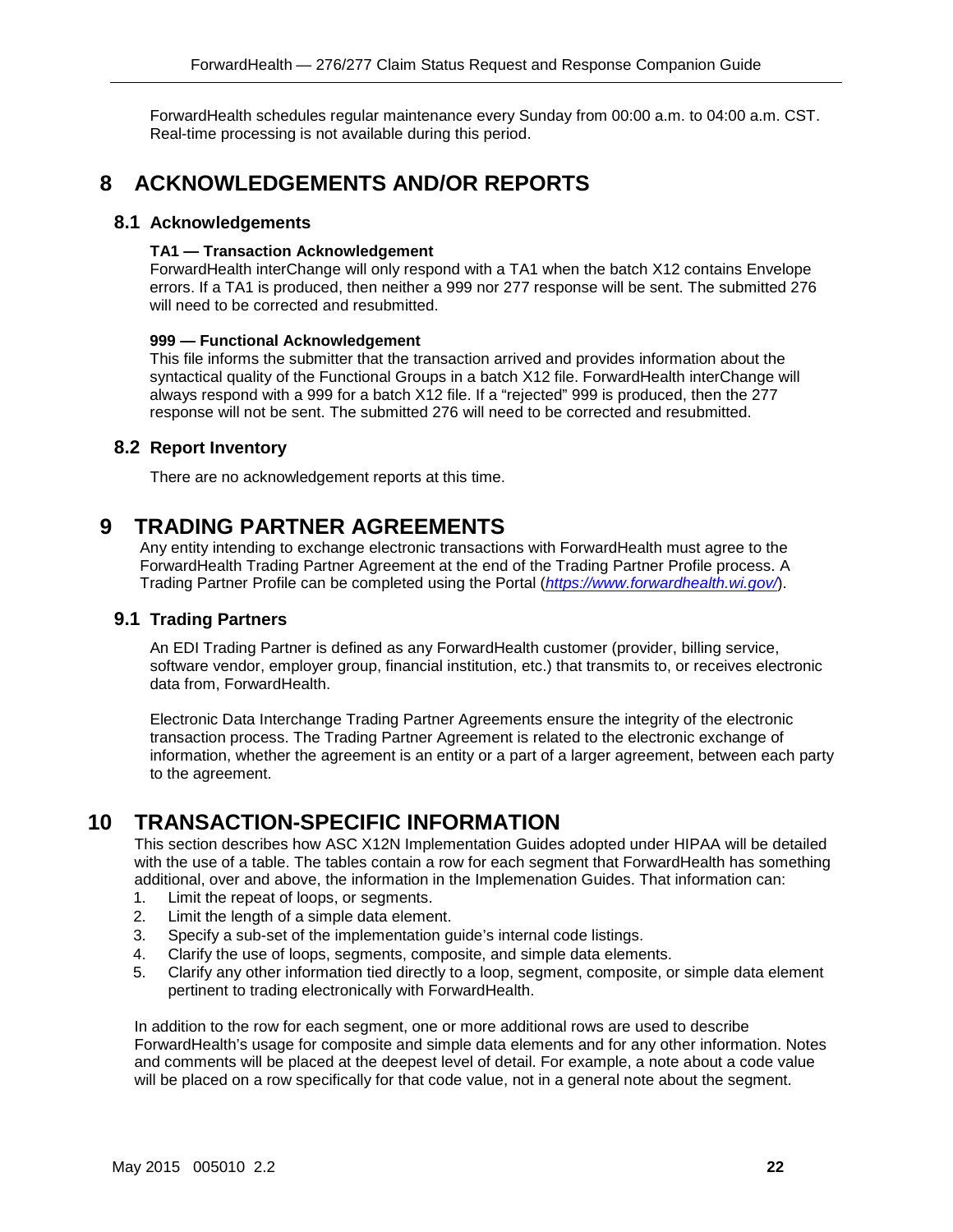The following table specifies the columns and suggested use of the rows for the detailed description of the transaction set companion guides. The table contains a Notes/Comments column for each segment that ForwardHealth has additional information to provide, over and above the information in the TR3.

| TR <sub>3</sub><br>Page # | <b>LOOP</b><br>ID | <b>Reference</b> | <b>NAME</b>                                               | <b>CODES</b>                        | <b>Notes/Comments</b>                                                                                                                          |
|---------------------------|-------------------|------------------|-----------------------------------------------------------|-------------------------------------|------------------------------------------------------------------------------------------------------------------------------------------------|
| 41                        | 2100A             | NM <sub>1</sub>  | Payer Name                                                |                                     |                                                                                                                                                |
| 41                        | 2100A             | <b>NM103</b>     | Payer Name                                                | <b>FORWARDHEALTH</b>                | Enter "FORWARDHEALTH".                                                                                                                         |
| 41                        | 2100A             | <b>NM108</b>     | <b>Identification Code Qualifier</b>                      | P                                   | Enter "Pl" to indicate payer identification.                                                                                                   |
| 41                        | 2100A             | NM109            | Payer Identifier                                          | WISC_TXIX<br>WISC_WWWP<br>WISC_WCDP |                                                                                                                                                |
|                           |                   |                  | Wisconsin Medicaid,<br>SeniorCare, and BadgerCare<br>Plus | WISC_TXIX                           |                                                                                                                                                |
|                           |                   |                  | Wisconsin Well Women<br>Program                           | WISC_WWWP                           |                                                                                                                                                |
|                           |                   |                  | <b>Wisconsin Chronic Disease</b><br>Program               | WISC_WCDP                           |                                                                                                                                                |
| 49                        | 2100C             | NM <sub>1</sub>  | <b>Provider Name</b>                                      |                                     |                                                                                                                                                |
| 51                        | 2100C             | <b>NM108</b>     | <b>Identification Code Qualifier</b>                      | $\overline{XX}$<br>SV               |                                                                                                                                                |
|                           |                   |                  | National Provider Identifier<br>(NPI)                     | XX                                  |                                                                                                                                                |
|                           |                   |                  | Service Provider Number                                   | <b>SV</b>                           |                                                                                                                                                |
| 51                        | 2100C             | NM109            | Provider Identifier                                       |                                     | Enter the 10-digit NPI when "XX" was<br>reported in NM108. Enter the eight or nine-<br>digit provider number when "SV" is entered<br>in NM108. |
| 54                        | 200D              | <b>DMG</b>       | Subscriber Demographic<br>Information                     |                                     | Since all ForwardHealth members are<br>subscribers this segment is required per<br><b>HIPAA</b> standards.                                     |
| 56                        | 2100D             | NM <sub>1</sub>  | <b>Subscriber Name</b>                                    |                                     |                                                                                                                                                |
| 57                        | 2100D             | <b>NM108</b>     | <b>Identification Code Qualifier</b>                      | MI                                  |                                                                                                                                                |
|                           |                   |                  | Member Identification Number.                             | MI                                  | Note: This can be either a new or an old<br>member ID.                                                                                         |
| 57                        | 2100D             | <b>NM109</b>     | Subscriber Identifier                                     |                                     | Enter the subscriber's member ID.                                                                                                              |
| 58                        | 2200D             | <b>TRN</b>       | <b>Claim Status Tracking Number</b>                       |                                     | Since all ForwardHealth members are<br>subscribers, this segment is required per<br>HIPAA standards.                                           |
| 61                        | 2200D             | <b>REF</b>       | Application or Location System<br>Identifier              |                                     | This segment will not be used by<br>ForwardHealth.                                                                                             |
| 67                        | 2200D             | <b>DTP</b>       | <b>Claim Service Date</b>                                 |                                     | ForwardHealth requires this segment as it<br>is needed to refine the search criteria for a<br>specific claim.                                  |
| 67                        | 2200D             | DTP01            | Date Time Qualifier                                       | 291                                 |                                                                                                                                                |
|                           |                   |                  | Eligibility                                               | 291                                 |                                                                                                                                                |
| 67                        | 2200D             | DTP02            | Date Time Period Qualifier                                | D <sub>8</sub><br>RD <sub>8</sub>   |                                                                                                                                                |
|                           |                   |                  | Single Date                                               | D <sub>8</sub>                      |                                                                                                                                                |
|                           |                   |                  | Range of Dates                                            | RD <sub>8</sub>                     |                                                                                                                                                |
| 68                        | 2200D             | DTP03            | Date Time Period                                          |                                     | Enter the DOS in CCYYMMDD or<br>CCYYMMDD-CCYYMMDD format.                                                                                      |

# <span id="page-22-0"></span>**10.1 005010X222 — 276 Health Care Claim Status Request**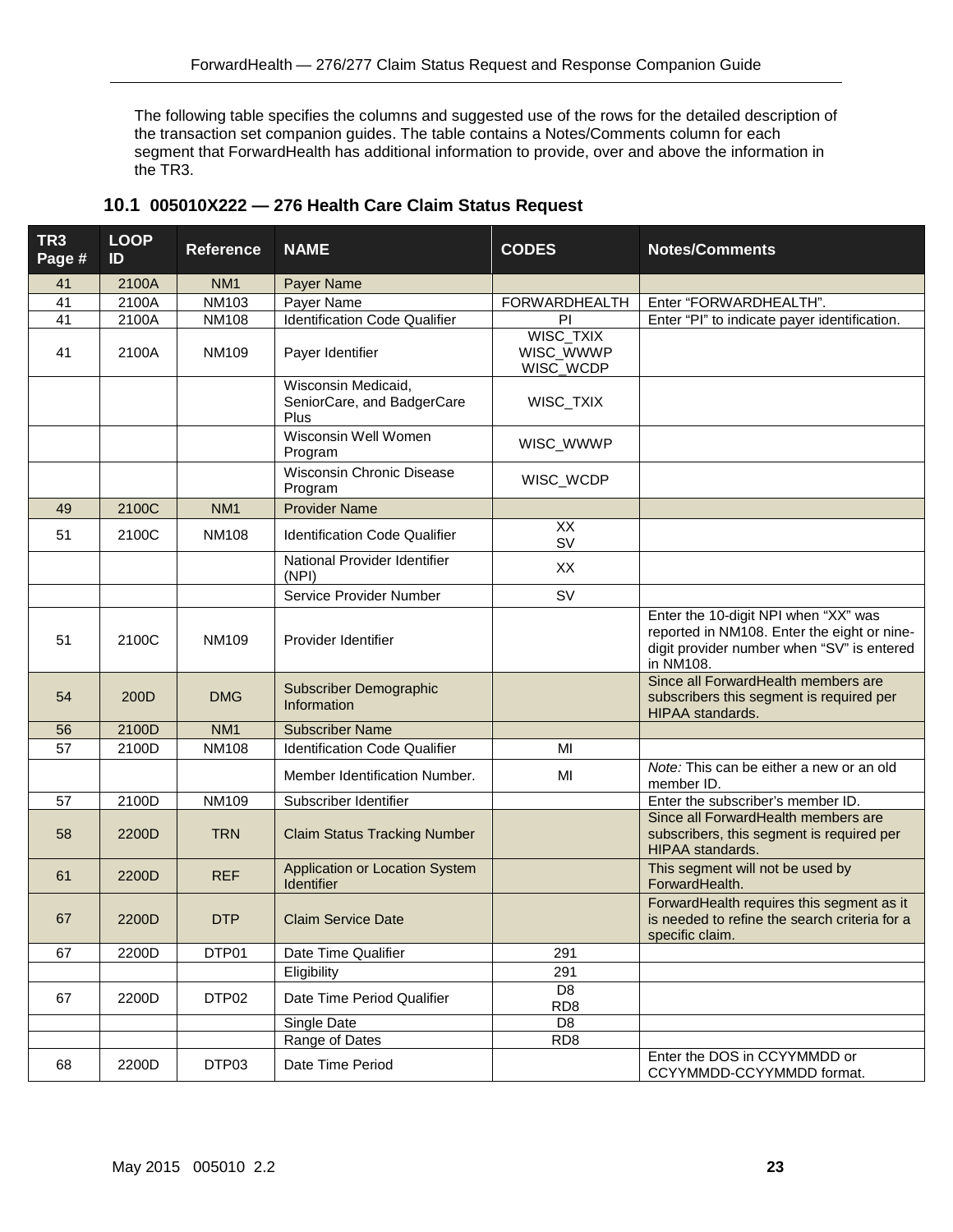| TR <sub>3</sub><br>Page # | <b>LOOP</b><br>ID | <b>Reference</b> | <b>NAME</b>              | <b>CODES</b> | <b>Notes/Comments</b>                                                                                                                                                                                                                                                            |
|---------------------------|-------------------|------------------|--------------------------|--------------|----------------------------------------------------------------------------------------------------------------------------------------------------------------------------------------------------------------------------------------------------------------------------------|
| 69                        | 2210D             | <b>SVC</b>       | Service Line Information |              | Forward Health does not support service<br>line status requests. Any data in this loop<br>will not be used to process the claim status<br>request.                                                                                                                               |
| 75                        | 2000E             |                  | Dependent Level          |              | Because each subscriber and each of<br>his/her dependents is assigned a unique<br>identification number, dependents are<br>treated as subscribers in the<br>ForwardHealth interChange system. Any<br>data submitted at the dependent level will<br>be processed as a subscriber. |

# <span id="page-23-0"></span>**10.2 005010X222 — 277 Health Care Claim Status Response**

| TR <sub>3</sub><br>Page # | <b>LOOP</b><br>ID | <b>Reference</b> | <b>NAME</b>                                                | <b>CODES</b>    | <b>Notes/Comments</b>                                                                                                                             |
|---------------------------|-------------------|------------------|------------------------------------------------------------|-----------------|---------------------------------------------------------------------------------------------------------------------------------------------------|
| 107                       |                   | <b>BHT</b>       | <b>Beginning of Hierarchical</b><br>Transaction            |                 |                                                                                                                                                   |
| 107                       |                   | BHT03            | <b>Originator Application</b><br><b>Transaction Number</b> |                 | This field will contain the trading partner ID<br>+ system date + system time as the<br>identification number for the transaction.                |
| 111                       | 2100A             | NM <sub>1</sub>  | Payer Name                                                 |                 | The values returned to the receiver in this<br>segment will be identical to the values sent<br>by the information receiver in the 276<br>request. |
| 113                       | 2100A             | <b>PER</b>       | <b>Payer Contact Information</b>                           |                 | This segment will contain ForwardHealth<br>helpdesk information.                                                                                  |
| 126                       | 2100C             | NM <sub>1</sub>  | <b>Provider Name</b>                                       |                 | The values returned to the receiver in this<br>segment will be identical to the values sent<br>by the information receiver in the 276<br>request. |
| 155                       | 2200D             | <b>DTP</b>       | <b>Claim Service Date</b>                                  |                 | Forward Health requires this segment as it<br>is needed to refine the search criteria for a<br>specific claim.                                    |
| 155                       | 2200D             | DTP02            | Date Time Period Qualifier                                 | RD <sub>8</sub> | This field will contain the value "RD8" to<br>indicate a range of dates.                                                                          |
|                           |                   |                  | Range of Dates                                             | RD <sub>8</sub> | This field will contain the value "RD8" to<br>indicate a range of dates.                                                                          |
| 156                       | 2200D             | DTP03            | Date Time Period                                           |                 | Date(s) of service returned in<br>CCYYMMDD-CCYYMMDD format.                                                                                       |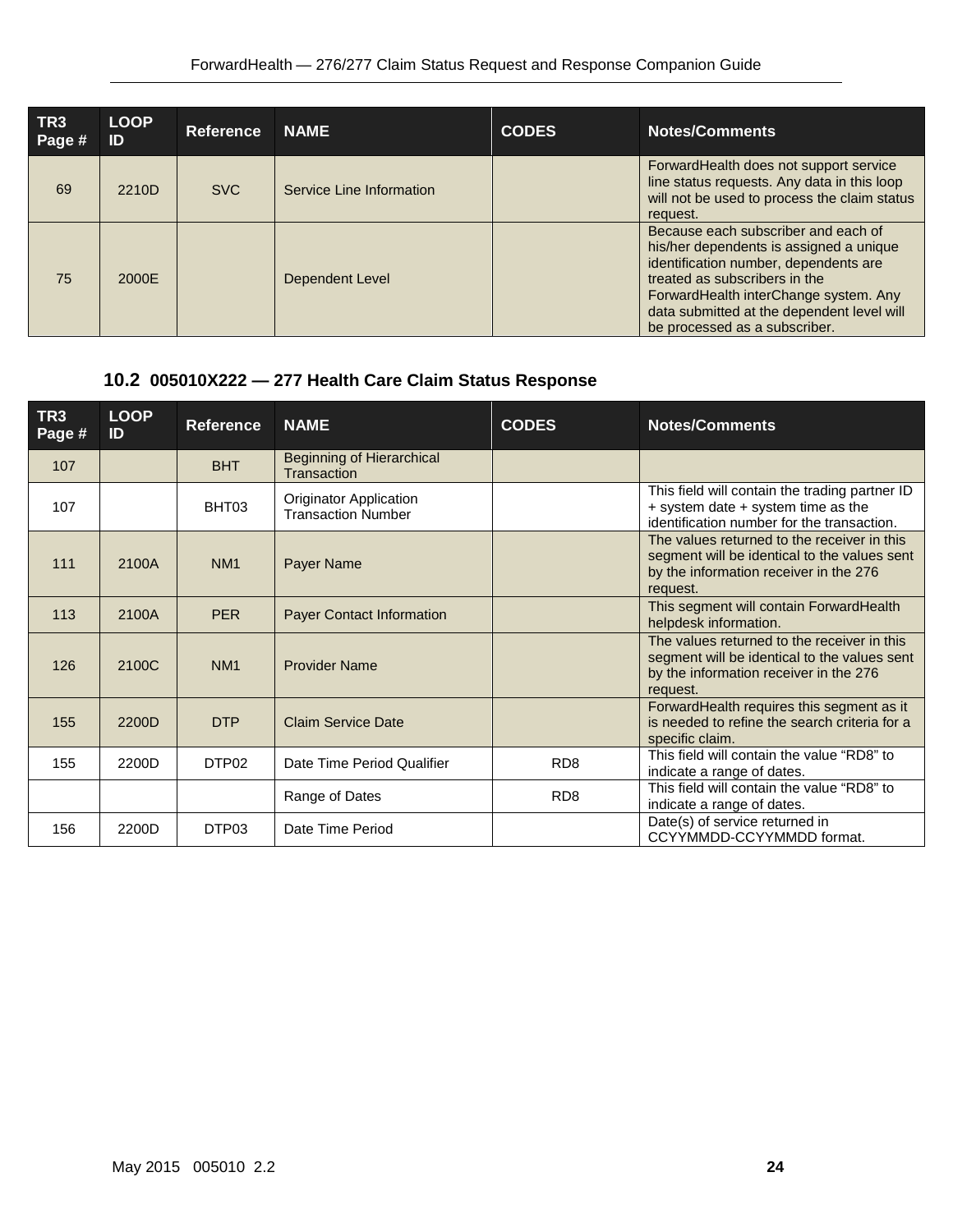# <span id="page-24-0"></span>**11 APPENDICES**

## <span id="page-24-1"></span>**11.1 Implementation Checklist**

A complete implementation checklist is available on the ForwardHealth Portal (*<https://www.forwardhealth.wi.gov/>*). Click on the Trading Partner Profile link on the bottom right side of the screen. Download the Trading Partner Profile Testing Packet for ASC X12 transactions. Contact the EDI Helpdesk with questions at (866) 416-4979 or via e-mail using the Contact link at the bottom of the ForwardHealth Portal.

# <span id="page-24-2"></span>**11.2 Business Scenarios**

### **Terminology**

The term "subscriber" will be used as a generic term throughout the companion guide. This term could refer to any one of the following programs for which the 276/277 transaction is being processed:

- BadgerCare Plus.
- SeniorCare.
- Wisconsin Chronic Disease Program.
- Wisconsin Medicaid.
- Wisconsin Well Woman Program.

### **Member Limit**

File Size is restricted to 99 claims per 276 transaction set. One transaction set includes all data between and including an ST segment and SE segment. The response system will attempt to provide one response transaction set per inquiry transaction set.

## **Transmission Examples**

The following are general information for the four claim status scenario listed below:

- ForwardHealth is responsible for Wisconsin Medicaid.
- ForwardHealth payer identification for Wisconsin Medicaid is "WISC\_TXIX".
- XYZ Service, which is a trading partner, has an electronic transmitter identification number of 100000999 that it uses to conduct electronic business transactions with ForwardHealth.
- Home Hospital and Home Hospital Physicians use XYZ Service to submit electronic claims and claim status requests to ForwardHealth.
- Home Hospital's NPI is 1666666661.
- Home Hospital Physician's NPI is 1666666666.

### **Claim Status Scenario 1: Institutional Claim**

**Request:** Mary Jones is a Medicare enrollee with a member number of 234567890A. Mrs. Jones' birth date is 11/15/1930. A claim status tracking number of ABCXYZ1 was assigned to the status inquiry for Mrs. Jones' claim. Home Hospital requested the status of a claim for inpatient services (bill type 111) from July 31, 2010, through August 9, 2010, in the amount of \$7,599.00. Home Hospital provided a patient control number of JO234567.

The following is the 276 transmission XYZ Services sent to ForwardHealth requesting the status of the claim described in Claim Status Scenario 1: Institutional Claim.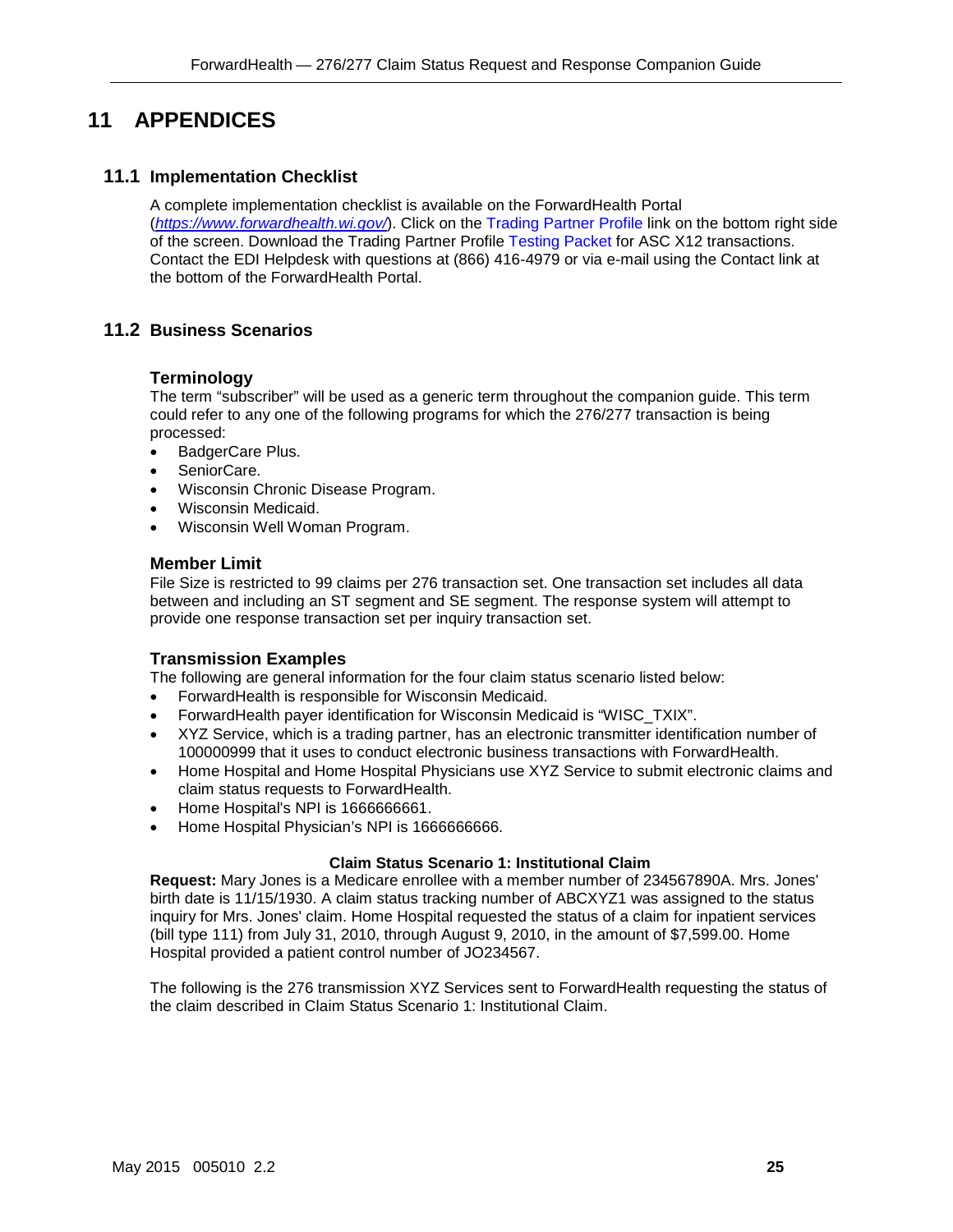#### **276 Request Transmission**

```
ST*276*0001*005010X212~
BHT*0010*13*FH276XXX*20110415*1425~
    HL*1**20*1~
           NM1*PR*2*FORWARDHEALTH*****PI*WISC_TXIX~
    HL*2*1*21*1~
           NM1*41*2*XYZ SERVICE*****46*100000999~
    HL*3*2*19*1~
           NM1*1P*2*HOME HOSPITAL*****XX*1666666661~
    HL*4*3*22*0~
           DMG*D8*19301115*F~
           NM1*IL*1*JONES*MARY****MI*234567890A~
           TRN*1*ABCXYZ1~
           REF*BLT*111~
           REF*EJ*JO234567~
           AMT*T3*7599.00~ 
           DTP*472*RD8*20100731-20100809~
```
SE\*17\*0001~

*Note:* **Bolded** fields represent the minimum search criteria required by ForwardHealth interChange. Highlighted lines represent the optional search criteria.

This means XYZ Services' 276 requests could contain all three of the optional (highlighted) segments or two of the segments or one of the segments to refine the search.

ForwardHealth strongly recommends at least one of these optional (highlighted) segments be included in the 276 request transmission.

**Response:** ForwardHealth assigned a payer claim control number of 0529675341 to Mrs. Jones' claim. The claim was pending additional information that has been requested already.

The following is the 277 transmission ForwardHealth sent in response to the 276 transmission from XYZ Services regarding the claim described in Claim Status Scenario 1: Institutional Claim.

#### **277 Response Transmission** ST\*277\*0001\*005010X212~

```
 BHT*0010*13*FH276XXX*20110415*1500*DG~
 HL*1**20*1~
        NM1*PR*2*FORWARDHEALTH*****PI*WISC_TXIX~
 HL*2*1*21*1~
        NM1*41*2*XYZ SERVICE*****46*100000999~
 HL*3*2*19*1~
        NM1*1P*2*HOME HOSPITAL*****XX*1666666661~
 HL*4*3*22*0~
 NM1*IL*1*JONES*MARY****MI*234567890A~
        TRN*1*ABCXYZ1~
        STC*P3:317*20110413
        REF*1K*0529675341~
        REF*BLT*111~
        REF*EJ*JO234567~
        DTP*472*RD8*20100731-20100809~
```
SE\*17\*0001~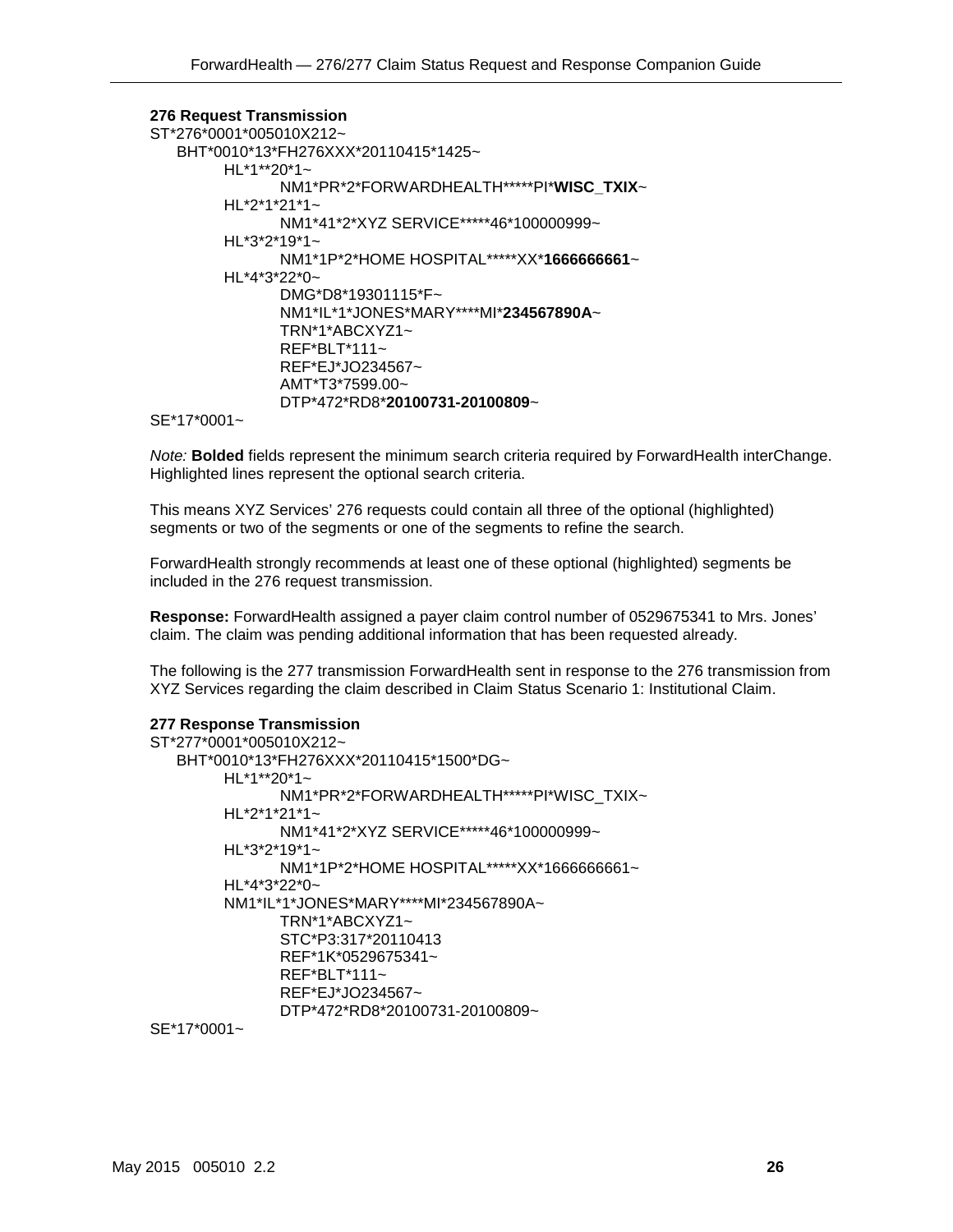### **Claim Status Scenario 2: Re-checking a Pending Institutional Claim**

**Request:** Mary Jones is a Medicare enrollee with a member number of 234567890A. Mrs. Jones' birth date is 11/15/1930. A claim status tracking number of ABCXYZ1 was assigned to the status inquiry for Mrs. Jones' claim. Home Hospital requested the status of a claim for inpatient services (bill type 111) from July 31, 2010, through August 9, 2010, in the amount of \$7,599.00. Home Hospital provided a patient control number of JO234567. Home Hospital is re-checking the status of a pending claim and knows the payer claim control number is 0529675341.

**Response:** The claim completed adjudication and is awaiting the payment cycle.

### **276 Request Transmission**

The following is the 276 transmission XYZ Services sent to ForwardHealth requesting the status of the claim described in Claim Status Scenario 2: Re-checking a Pending Institutional Claim.

|          | 00000001 ST*276*0001*005010X212~ |                                              |
|----------|----------------------------------|----------------------------------------------|
|          |                                  | 00000002 BHT*0010*13*FH276XXX*20110415*1425~ |
| 00000003 | $HL^*1^{**}20^{*}1$ ~            |                                              |
| 00000004 |                                  | NM1*PR*2*FORWARDHEALTH*****PI*WISC_TXIX~     |
| 00000005 | $HL$ *2*1*21*1~                  |                                              |
| 00000006 |                                  | NM1*41*2*XYZ SERVICE*****46*100000999~       |
| 00000007 | $HL$ *3*2*19*1~                  |                                              |
| 00000008 |                                  | NM1*1P*2*HOME HOSPITAL*****XX*1666666661~    |
| 00000009 | $HL^*4^*3^*22^*0$ ~              |                                              |
| 00000010 |                                  | $DMG^*D8^*19301115^*F$ ~                     |
| 00000011 |                                  | NM1*IL*1*JONES*MARY****MI*234567890A~        |
| 00000012 |                                  | $TRN^*1^*ABCXYZ1$ ~                          |
| 00000013 |                                  | REF*1K*0529675341~                           |
| 00000014 |                                  | $REF*BLT*111-$                               |
| 00000015 |                                  | REF*EJ*JO234567~                             |
| 00000016 |                                  | AMT*T3*7599.00~                              |
| 00000017 |                                  | DTP*472*RD8*20100731-20100809~               |
|          | 00000018 SE*18*0001~             |                                              |

*Note:* Lines 13-16 are optional. This means XYZ Services' 276 requests could contain zero, one, two, three, or all four of the lines to refine the search. ForwardHealth strongly recommends at least one of these lines is included in the request transmission.

### **277 Response Transmission**

The following is the 277 transmission ForwardHealth sent in response to the 276 transmission from XYZ Services regarding the claim described in Claim Status Scenario 2: Re-checking a Pending Institutional Claim.

|          | 00000001 ST*277*0001*005010X212~                |
|----------|-------------------------------------------------|
|          | 00000002 BHT*0010*13*FH276XXX*20110415*1500*DG~ |
| 00000003 | $HL^*1^{**}20^{*}1$ ~                           |
| 00000004 | NM1*PR*2*FORWARDHEALTH*****PI*WISC TXIX~        |
| 00000005 | $HL^*2^*1^*21^*1$                               |
| 00000006 | NM1*41*2*XYZ SERVICE*****46*100000999~          |
| 00000007 | $HL$ *3*2*19*1~                                 |
| 00000008 | NM1*1P*2*HOME HOSPITAL*****XX*1666666661~       |
| 00000009 | $HL^*4^*3^*22^*0$ ~                             |
| 00000010 | NM1*IL*1*JONES*MARY****MI*234567890A~           |
| 00000011 | TRN*1*ABCXYZ1~                                  |
| 00000012 | STC*F0:3*20110415**7599*7599~                   |
| 00000013 | REF*1K*0529675341~                              |
| 00000014 | $REF*BLT*111-$                                  |
|          |                                                 |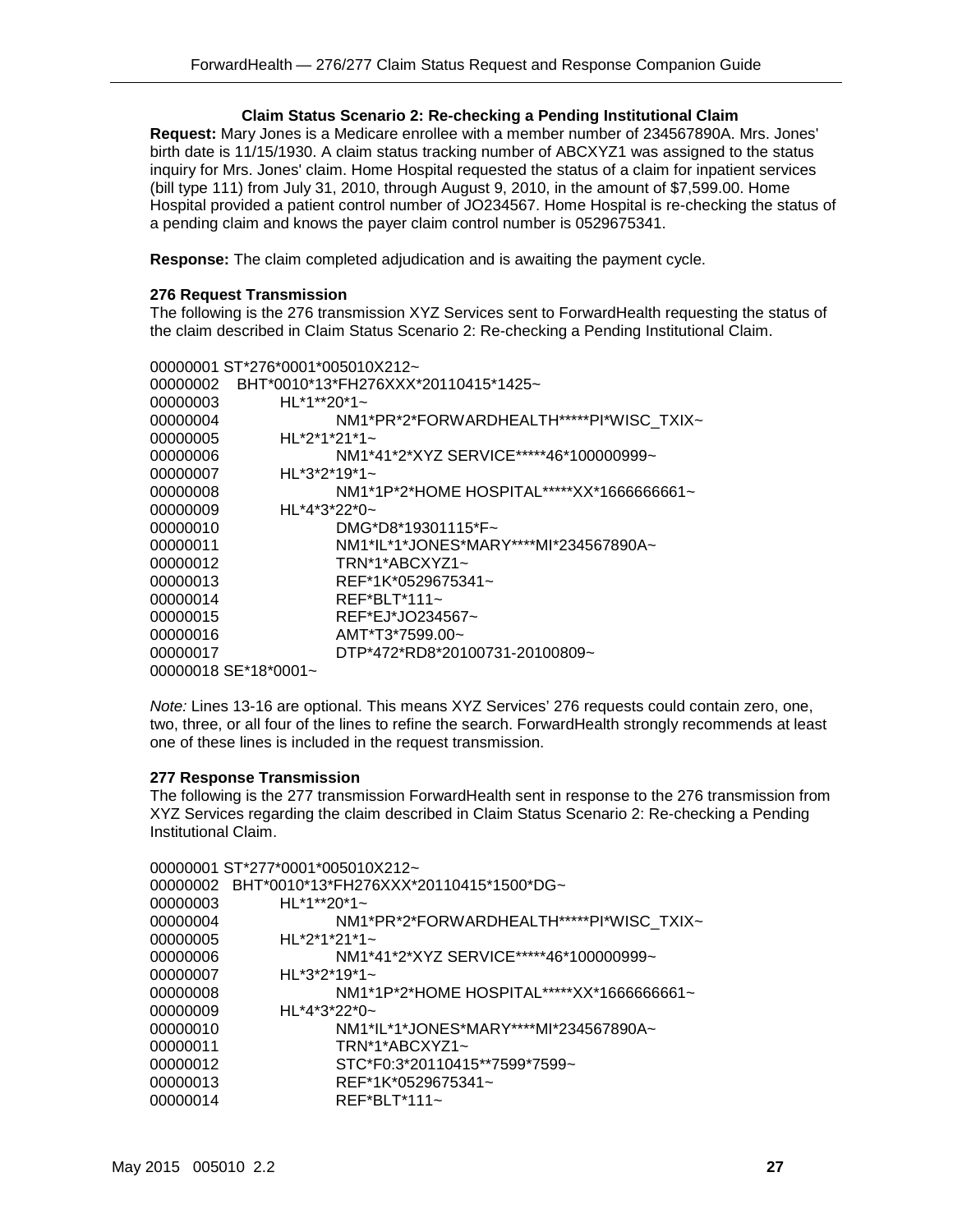00000015 REF\*EJ\*JO234567~ 00000016 DTP\*472\*RD8\*20100731-20100809~ 00000017 SE\*17\*0001~

### **Claim Status Scenario 3: Professional Claim**

**Request:** Mary Jones is a Medicare enrollee with a member number of 234567890A. Mrs. Jones' birth date is 11/15/1930. A claim status tracking number of ABCXYZ1 was assigned to the status inquiry for Mrs. Jones' claim. Home Hospital Physician requested the status of a claim for professional services on July 31, 2010, in the amount of \$145.00. Home Hospital Physician provided a patient control number of JO234567.

**Response:** ForwardHealth assigned a payer claim control number of 0529675341 to Mrs. Jones' claim. The claim completed adjudication and is awaiting the payment cycle.

### **276 Request Transmission**

The following is the 276 transmission XYZ Services sent to ForwardHealth requesting the status of the claim described in Claim Status Scenario 3: Professional Claim.

|          | 00000001 ST*276*0001*005010X212~             |
|----------|----------------------------------------------|
|          | 00000002 BHT*0010*13*FH276XXX*20110415*1425~ |
| 00000003 | $HL^*1^{**}20^{*}1$ ~                        |
| 00000004 | NM1*PR*2*FORWARDHEALTH*****PI*WISC TXIX~     |
| 00000005 | $HL$ *2*1*21*1~                              |
| 00000006 | NM1*41*2*XYZ SERVICE*****46*100000999~       |
| 00000007 | $HL^*3^*2^*19^*1$ ~                          |
| 00000008 |                                              |
| 00000009 | $HL^*4^*3^*22^*0$ ~                          |
| 00000010 | DMG*D8*19301115*F~                           |
| 00000011 | NM1*IL*1*JONES*MARY****MI*234567890A~        |
| 00000012 | TRN*1*ABCXYZ1~                               |
| 00000013 | REF*EJ*JO234567~                             |
| 00000014 | $AMT^*T3^*145.00-$                           |
| 00000015 | DTP*472*D8*20100731~                         |
|          | 00000016 SE*16*0001~                         |

*Note:* Lines 13 and 14 are optional. This means XYZ Services' 276 requests could contain zero, one, or both lines to refine the search. ForwardHealth strongly recommends at least one of these lines is included in the request transmission.

#### **277 Response Transmission**

The following is the 277 transmission ForwardHealth sent in response to the 276 transmission from XYZ Service regarding the claim described in Claim Status Scenario 3: Professional Claim.

|          | 00000001 ST*276*0001*005010X212~                |
|----------|-------------------------------------------------|
|          | 00000002 BHT*0010*13*FH276XXX*20110415*1500*DG~ |
| 00000003 | $HL^*1^{**}20^{*}1$ ~                           |
| 00000004 | NM1*PR*2*FORWARDHEALTH*****PI*WISC TXIX~        |
| 00000005 | $HL^*2^*1^*21^*1$                               |
| 00000006 | NM1*41*2*XYZ SERVICE*****46*100000999~          |
| 00000007 | $HL$ *3*2*19*1~                                 |
| 00000008 |                                                 |
| 00000009 | $HL^*4^*3^*22^*0$ ~                             |
| 00000010 | NM1*IL*1*JONES*MARY****MI*234567890A~           |
| 00000011 | TRN*1*ABCXYZ1~                                  |
| 00000012 | STC*F0:3*20110415**145*145~                     |
| 00000013 | REF*1K*0529675341~                              |
|          |                                                 |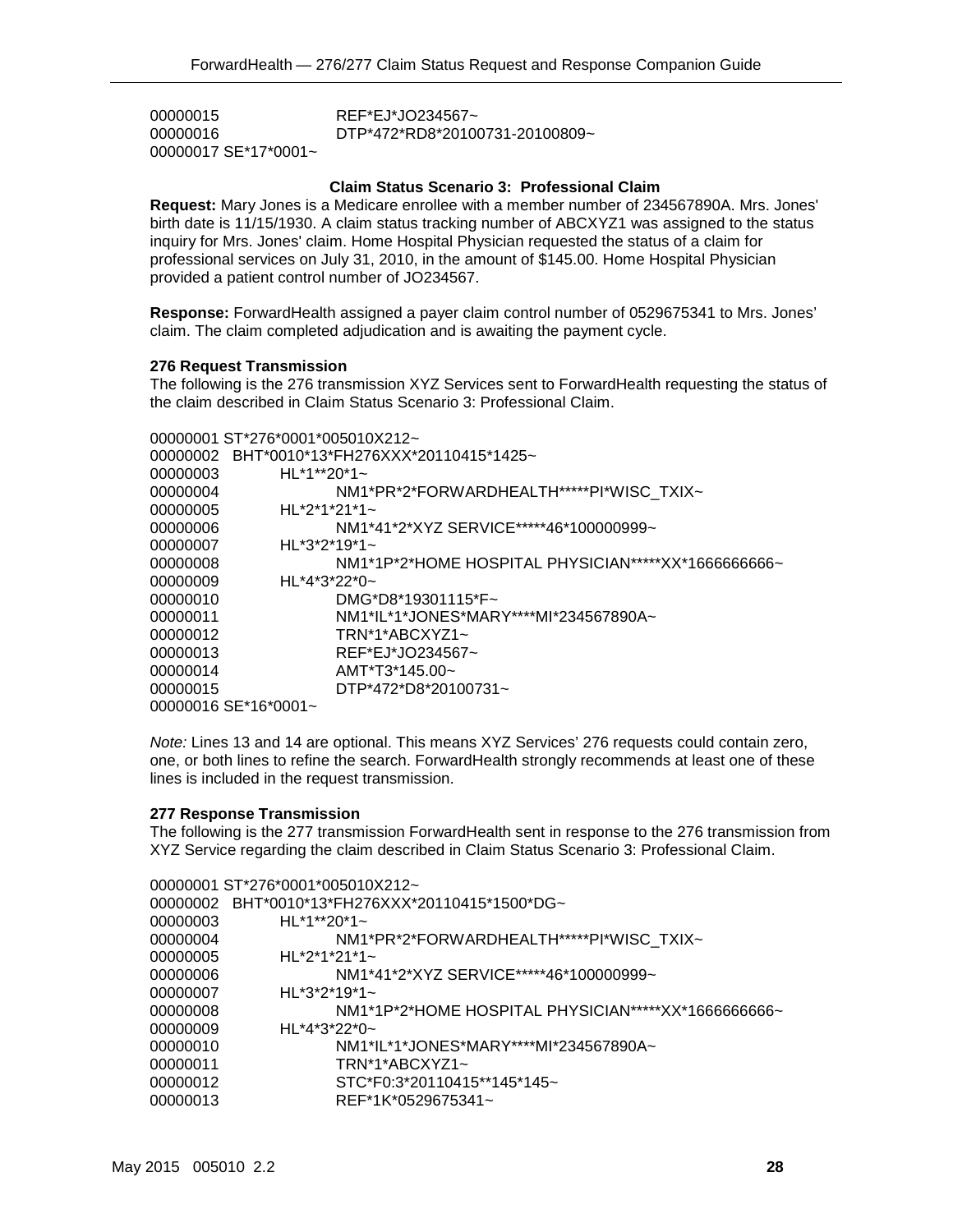00000014 REF\*EJ\*JO234567~ 00000015 DTP\*472\*RD8\*20100731-20100731~ 00000016 SE\*16\*0001~

### **Claim Status Scenario 4: Pharmacy Claim**

**Request:** Mary Jones is a Medicare enrollee with a member number of 234567890A. Mrs. Jones' birth date is 11/15/1930. A claim status tracking number of ABCXYZ1 was assigned to the status inquiry for Mrs. Jones' claim. Home Hospital Physician requested the status of a claim for Pharmacy services on July 31, 2010, in the amount of \$120.00. Home Hospital Physician provided a pharmacy prescription number of 28567832.

**Response:** ForwardHealth assigned a payer claim control number of 0529675341 to Mrs. Jones' claim. The claim completed adjudication and is awaiting the payment cycle.

### **276 Request Transmission**

The following is the 276 transmission XYZ Services sent to ForwardHealth requesting the status of the claim described in Claim Status Scenario 4: Pharmacy Claim.

|          | 00000001 ST*276*0001*005010X212~             |
|----------|----------------------------------------------|
|          | 00000002 BHT*0010*13*FH276XXX*20110415*1425~ |
| 00000003 | $HL^*1^{**}20^{*}1$ ~                        |
| 00000004 | NM1*PR*2*FORWARDHEALTH*****PI*WISC TXIX~     |
| 00000005 | $HL$ *2*1*21*1~                              |
| 00000006 | NM1*41*2*XYZ SERVICE*****46*100000999~       |
| 00000007 | $HL^*3^*2^*19^*1$ ~                          |
| 00000008 |                                              |
| 00000009 | $HL^*4^*3^*22^*0$ ~                          |
| 00000010 | DMG*D8*19301115*F~                           |
| 00000011 | NM1*IL*1*JONES*MARY****MI*234567890A~        |
| 00000012 | TRN*1*ABCXYZ1~                               |
| 00000013 | REF*XZ*28567832~                             |
| 00000014 | $AMT^*T3^*120.00-$                           |
| 00000015 | DTP*472*RD8*20100731-20100731~               |
|          | 00000016 SE*16*0001~                         |

*Note:* Lines 13 and 14 are optional. This means XYZ Services' 276 requests could contain zero, one, or both lines to refine the search. ForwardHealth strongly recommends at least one of these lines is included in the request transmission.

#### **277 Response Transmission**

The following is the 277 transmission ForwardHealth sent in response to the 276 transmission from XYZ Services regarding the claim described in Claim Status Scenario 4: Pharmacy Claim.

| 00000001 ST*276*0001*005010X212~                |
|-------------------------------------------------|
| 00000002 BHT*0010*13*FH276XXX*20110415*1500*DG~ |
| $HL^*1^{**}20^{*}1$ ~                           |
| NM1*PR*2*FORWARDHEALTH*****PI*WISC TXIX~        |
| 00000005<br>$HL^*2^*1^*21^*1$                   |
| NM1*41*2*XYZ SERVICE*****46*100000999~          |
| $HL$ *3*2*19*1~                                 |
|                                                 |
| $HL^*4^*3^*22^*0$ ~                             |
| NM1*IL*1*JONES*MARY****MI*234567890A~           |
| TRN*1*ABCXYZ1~                                  |
| STC*F0:3*20110415**120*120~<br>00000012         |
| REF*1K*0529675341~                              |
| 00000003<br>00000004<br>00000006<br>00000009    |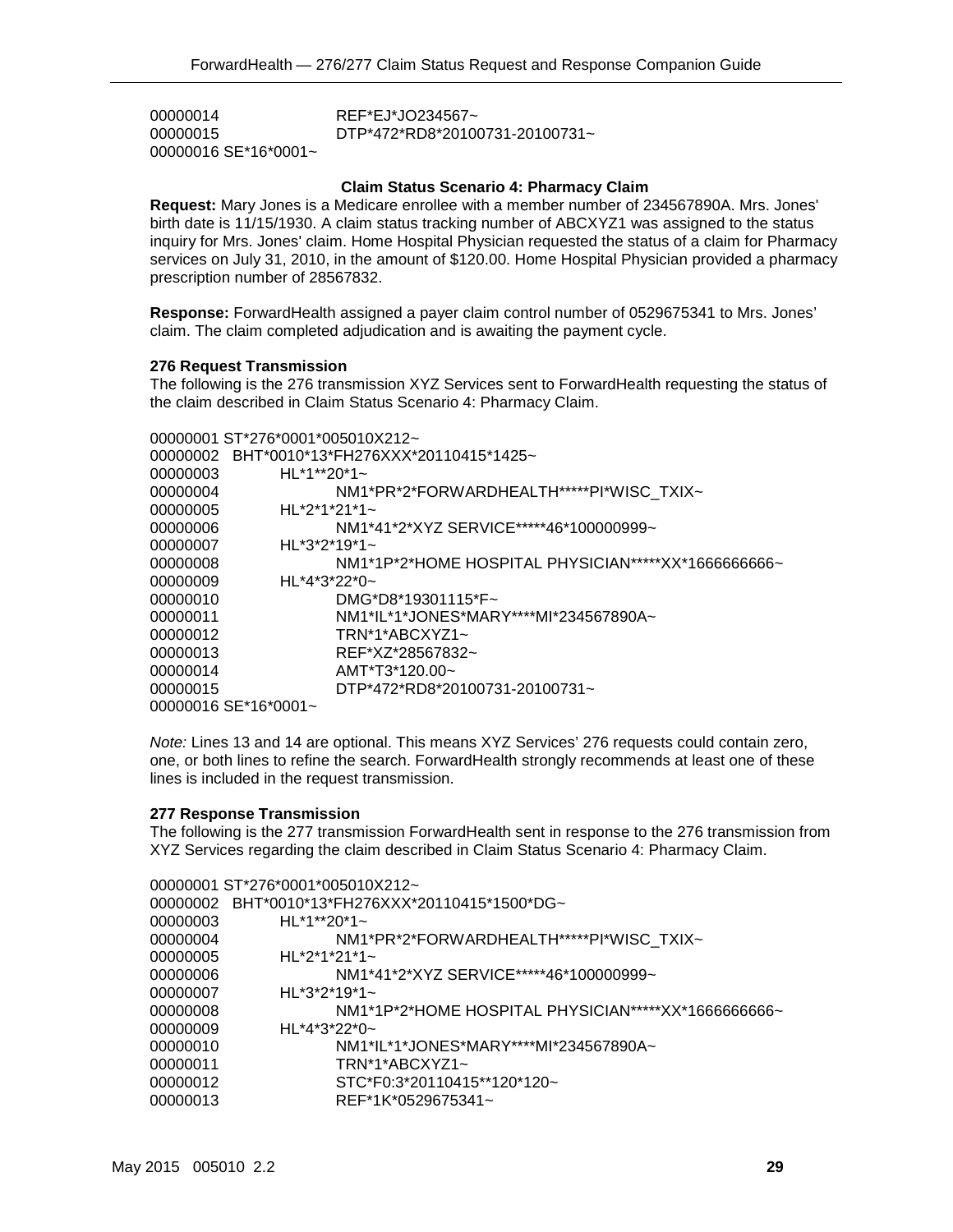00000014 REF\*XZ\*28567832~ 00000015 DTP\*472\*RD8\*20100731-20100731~ 00000016 SE\*16\*0001~

# <span id="page-29-0"></span>**11.3 Frequently Asked Questions**

This appendix contains a compilation of questions and answers relative to ForwardHealth and its providers.

Q: What are the main differences between the Portal, batch, and Real-Time submission methods? A:

- Portal This option is best for those providers who have a low volume of ForwardHealth claims, want to check for specific claims, or other limited review of ForwardHealth data. Portal access also allows you to modify a claim.
- Batch This option is best for providers who have large volumes of ForwardHealth members and need an automated way to check claim status. Typically, software vendors, billing intermediaries, clearinghouses, and providers with a technical team benefit from this option.
- Real-Time This option is best for those providers who have a large volume of ForwardHealth members and see them on a regular basis but don't have the resources or expertise to use the batch method. This option must be used for single queries.
- Q: What are the main differences between a 277 and a 999?
- A: 277 is the response to a 276 and contains claim status information. 999 is an acknowledgement transaction that indicates if a 276 file was accepted or rejected. 999 does not contain any claim status information.
- Q: Is there a limit to the number of inquiries I can submit at once?
- A: We recommend you follow HIPAA requirements for a maximum of 99 inquiries per ST/SE segment. Real-time transactions are limited to one inquiry per interchange.
- Q: Are any fields case sensitive?
- A: Wisconsin ForwardHealth accepts the extended character set. Uppercase characters are recommended.

## <span id="page-29-1"></span>**11.4 Change Summary**

Version 2.1 Revision Log Companion Document: 276/277 Health Care Claim Status Request and Response Approved: 2/2014 Modified by: WJ2

| Loop ID | Page(s)<br><b>Revised</b> | Reference | <b>Name</b> | Codes | <b>Text Revised</b>                                                                 |
|---------|---------------------------|-----------|-------------|-------|-------------------------------------------------------------------------------------|
|         | ALL PAGES                 |           |             |       | Modified for CAQH<br>CORE Phase   & II Safe<br><b>Harbor Connectivity</b><br>Rules. |